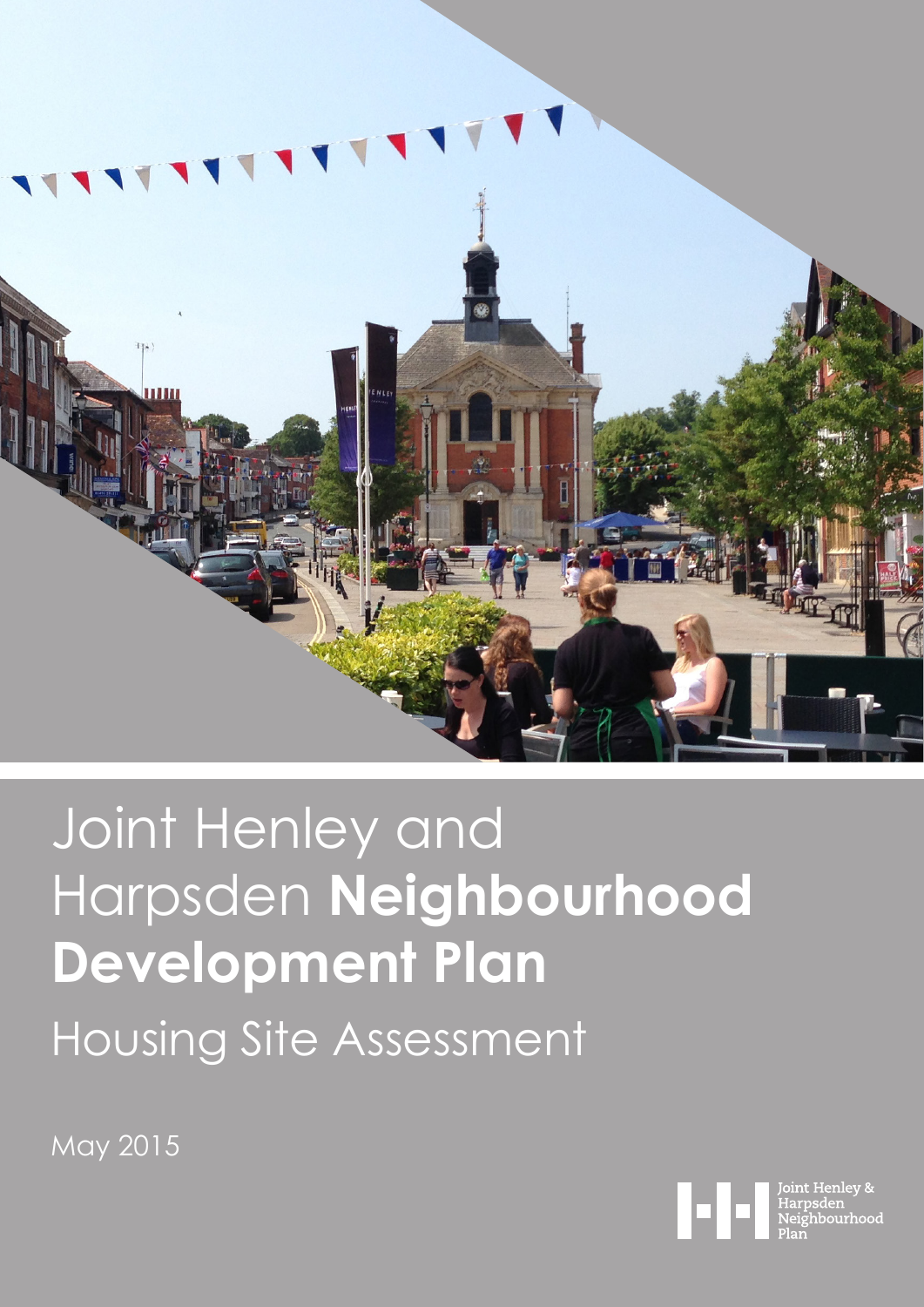## **Contents**

## **Appendices**

**Appendix 1:** Site Location Plan

**Appendix 2:** Detailed Site Assessment Proformas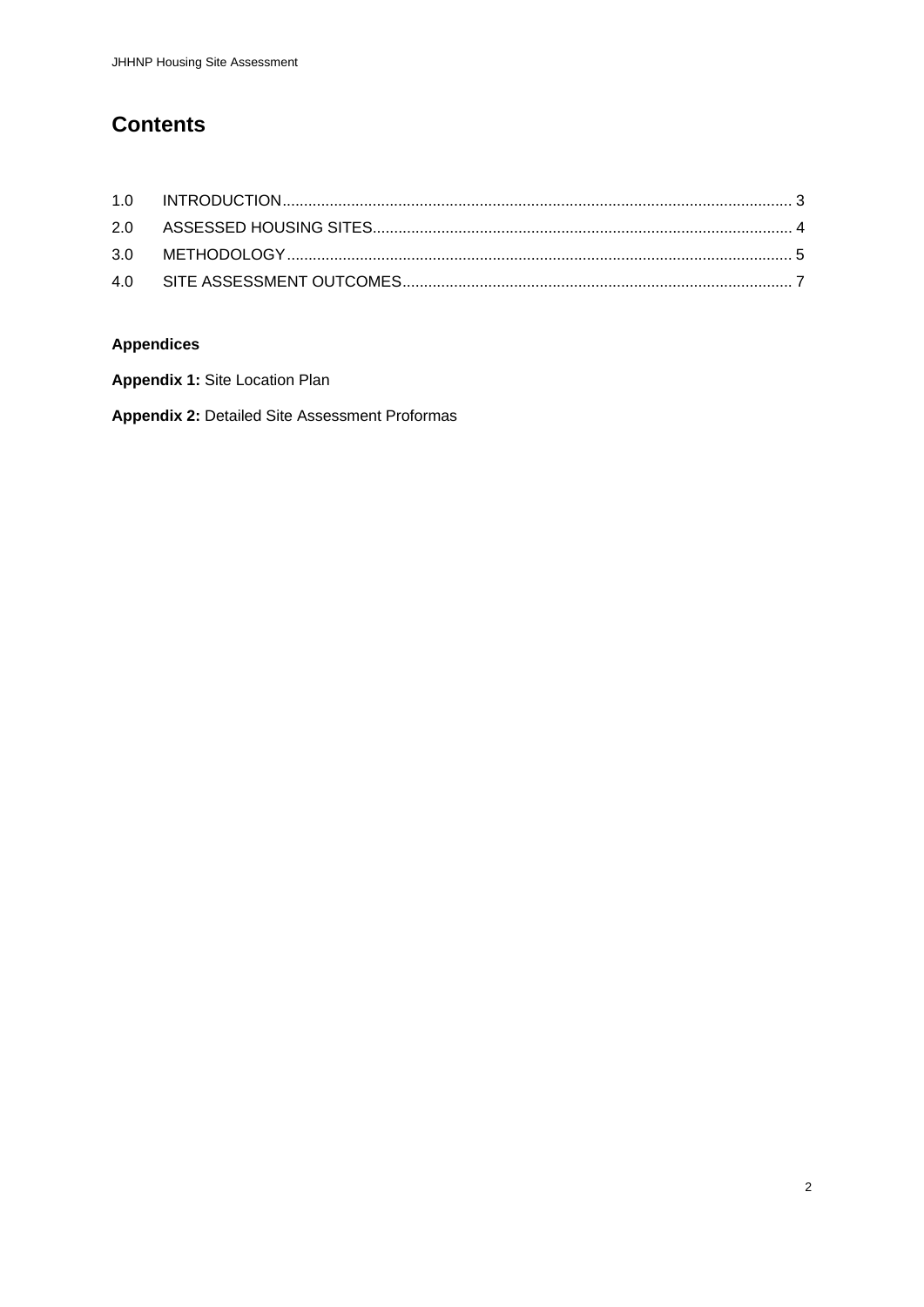#### **1.0 INTRODUCTION**

- 1.1 A site assessment process has been undertaken by the Joint Henley and Harpsden Neighbourhood Plan (JHHNP) working groups as part of the preparation of the Joint Henley and Harpsden Neighbourhood Plan. The housing site assessment, recorded in this report, has been prepared to accompany the Neighbourhood Plan as an evidence base document.
- 1.2 A key purpose of undertaking the assessment was to assist the Housing Working Group (HWG) members in considered the potential sites in a structured and detailed way. The assessment findings have made an important contribution to the plan making process and represent one key outcome of the community and participatory planning process.
- 1.3 The assessment outcomes provided by the HWG members represent genuine community participatory planning and may differ from other technical / sustainability appraisal outcomes and should be read in conjunction with these.
- 1.4 The site assessments were a useful tool for making housing site allocations however, other evidence base documents were also of key importance to the housing site allocation process, which included:
	- Public consultation results on site preferences (December 2013 January 2014)
	- Public consultation views on site selection (September 2013)
	- Nexus Planning Housing Land Availability Assessment 2013 (Updated in 2015)
	- Public, statutory and non-statutory consultation views on the Pre-Submission JHHNP 2014
	- Focus Group held in November 2014
	- Policies of South Oxfordshire Core Strategy and the National Planning Policy Framework
	- South Oxfordshire District Council evidence base documents (see 3.2 below)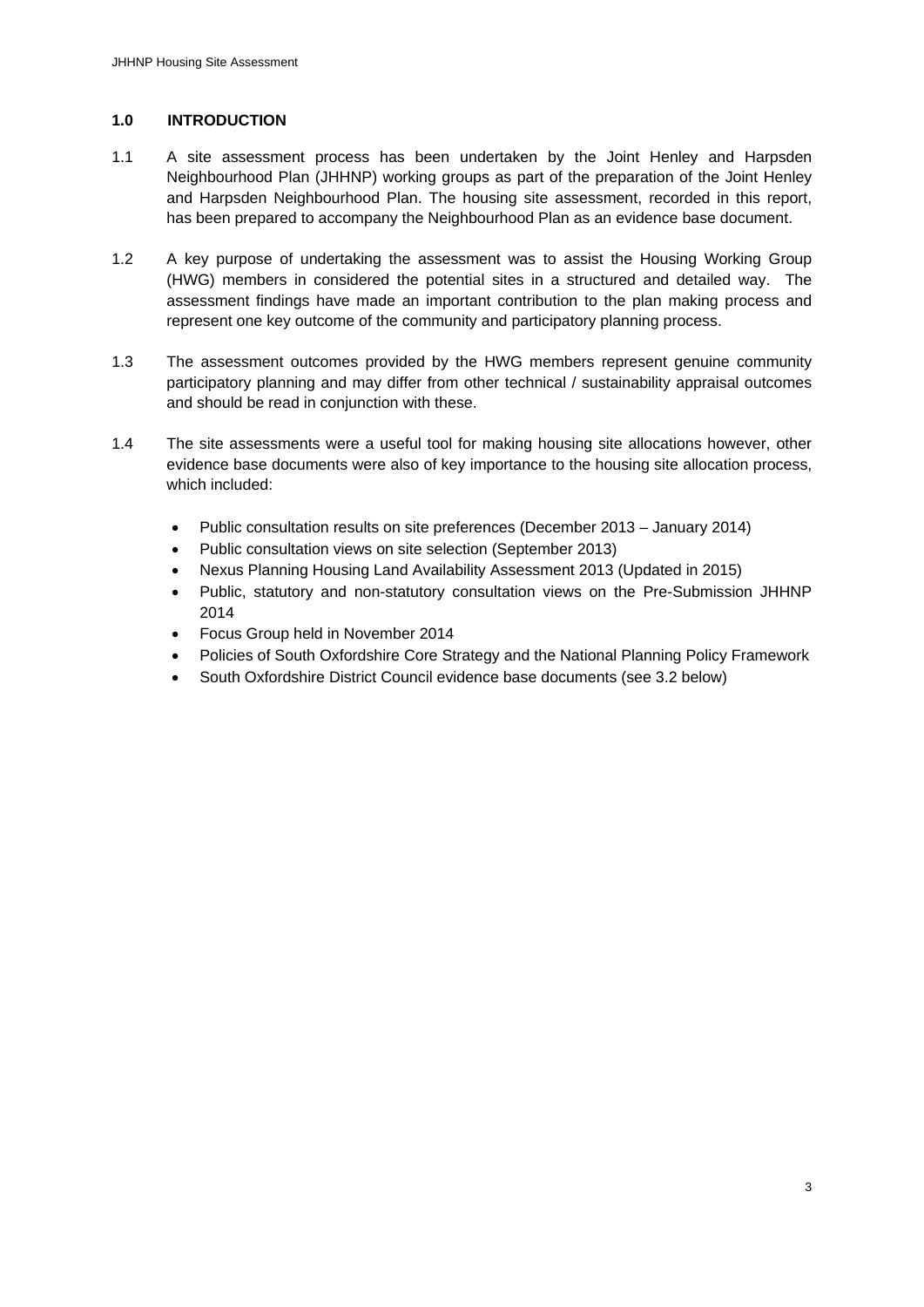#### **2.0 ASSESSED HOUSING SITES**

2.1 The call for sites, featured in the public consultation process for the JHNNP, identified 17 potential sites for housing development, including those identified and assessed in the South Oxfordshire District Council's Strategic Housing Land Availability Assessment (SHLAA) 2013 and additional sites brought forward and assessed in the JHHNP Housing Land Availability Assessment 2013. Further sites were promoted later in the process and included in an updated JHHNP Housing Land Availability Assessment. All sites were deemed to be available and deliverable and the landowners all completed and signed a written statement to confirm this. The housing sites considered throughout the process comprise:

Site A-Fair Mile Site B-Treetops Site C-Gillott's School Site E-Empstead Works Site F-Chiltern's End Site G-Lucy's Farm Site H-Reading Road Site J-Reading Road Site K-Parkside Site L-Sheepside Site M-Highlands Farm Site N-Thames Farm Site P-Wyevale Site Q-Mount Ida Site R-Watermans Spinny Site U-Wilkins Site V-TA Centre Site X- Henley Youth Centre # Site Z- 118 Greys Road # Site AA- Henley College (Deanfield)\* Site AB- Henley College (Playing fields)\* Site AC- Henley College (Rotherfield)\*

# These sites were promoted after the main Housing Site Assessment exercise. Whilst they were considered in detail by the Housing Working Group, detailed Site Assessment reviews were not undertaken. Nexus Planning later separately assessed these sites, the results of which are included below.

\* These sites were promoted after the main Housing Site Assessment exercise. Whilst they were considered in detail by the Housing Working Group, detailed Site Assessment reviews were not undertaken. As the sites were considered to fail the basic test of deliverability, no assessment was recorded.

2.2 A location map showing the assessed sites is included within Appendix 1.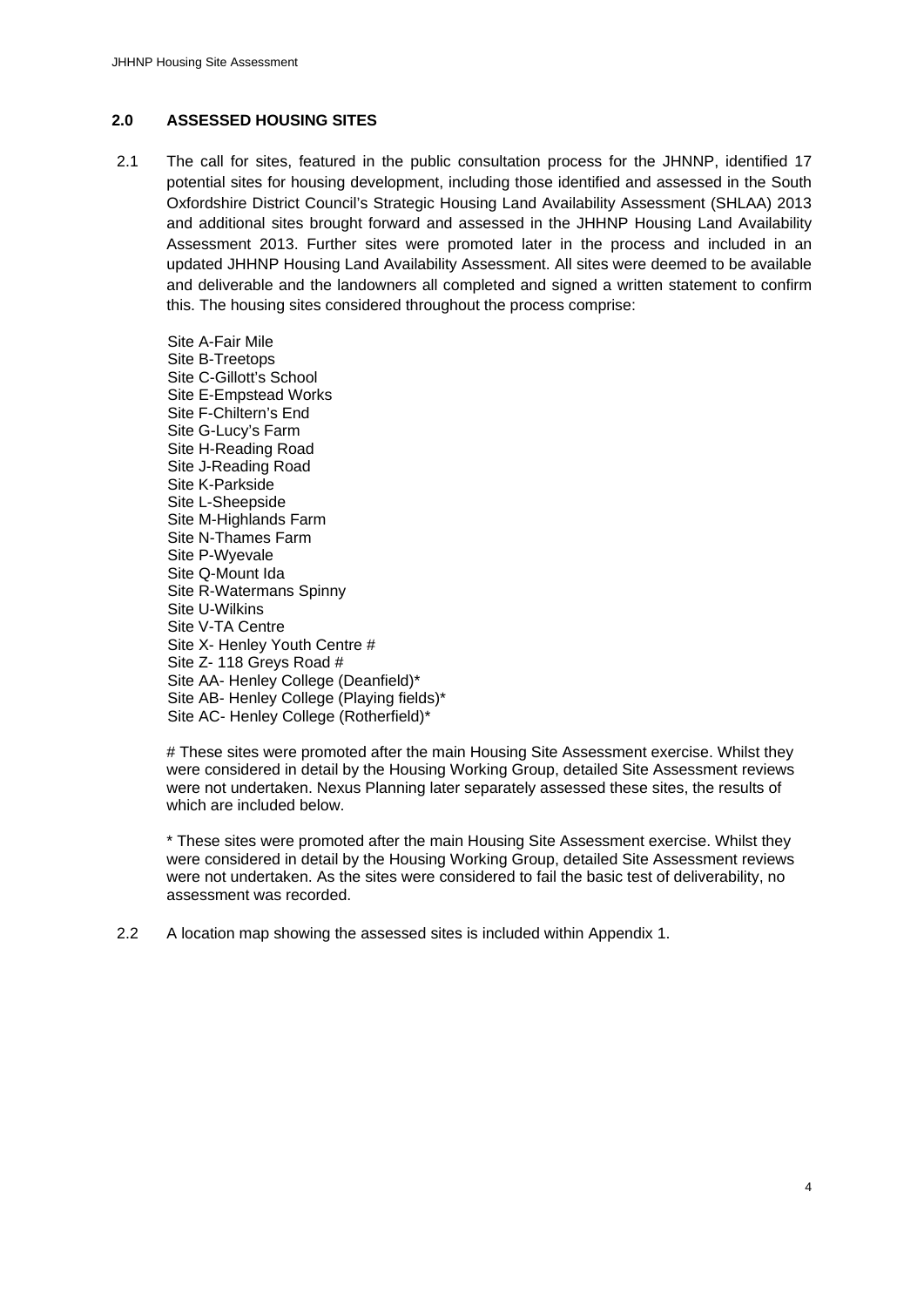#### **3.0 METHODOLOGY**

- 3.1 The sites promoted for housing development were subjected to assessment against nine site assessment criteria that were agreed by the Housing Working Group in November 2013 and were subject to public consultation in December 2013. The nine criteria received positive support from the community, with all criteria gaining at least 70% approval. The agreed criteria were:
	- 1) **Proximity and access to services**: The distance from the site to key services such as the town centre, train station and schools.
	- 2) **Brownfield/Greenfield land**: Brownfield sites that have previously been developed on and Greenfield sites have been undeveloped previously.
	- 3) **Traffic impact:** Evaluates the accessibility to key services and amenities from the proposed site and the need to travel by car.
	- 4) **Integration with Henley:** How well the proposed site adjoins the existing urban area of Henley town.
	- 5) **Benefit to the town:** How the proposed site will bring wider benefits for the community and the town.
	- 6) **Impact on landscape:** Open spaces and countryside of the proposed site and adjacent to it.
	- 7) **Impact on heritage:** Archaeological and historic interest and if the site lies within a Conservation Area.
	- 8) **Impact on ecology:** The local biodiversity of the site and any international biodiversity designations.
	- 9) **Flood risk:** Evaluating the site's risk of flooding from the Environmental Agency's flood zone map.
- 3.2 Site assessments were undertaken by Housing Working Group members in early 2014. Housing Working Group members were encouraged to visit all the sites and to consult the following information sources, which they were provided with, in making their assessments against the criteria:
	- JHNNP Baseline Report 2013
	- SODC Landscape Assessment 2011
	- SODC Strategic Housing Land Availability Assessment 2013 (including Oxfordshire County Council comments on transport)
	- Nexus Planning JHNNP Housing Land Availability Assessment 2013 (updated 2015)
	- Oxfordshire County Council RAG assessment of sites (excluding transport, not provided)
	- Diagrams on site distances to schools, town centre, railway stations
	- Diagrams on site landscape settings (flood risk, AONB, SSSI, Conservation Area)
	- Information provided by landowners/site promoters available on the jhhnp.co.uk website all landowners were asked to provide a short site summary covering a number of criteria and were invited to present their site to the Housing Working Group, the majority of which did so.
- 3.3 Against each criterion Housing Working Group members were asked to assess the sites using a five point scale negative to positive outcome scale. The scale used is set out below:

| <b>Negative</b><br>.<br>ت · |              |                  | $\cdots$<br>sitive |
|-----------------------------|--------------|------------------|--------------------|
|                             | $\mathbf{v}$ | $\sqrt{2}$<br>vv |                    |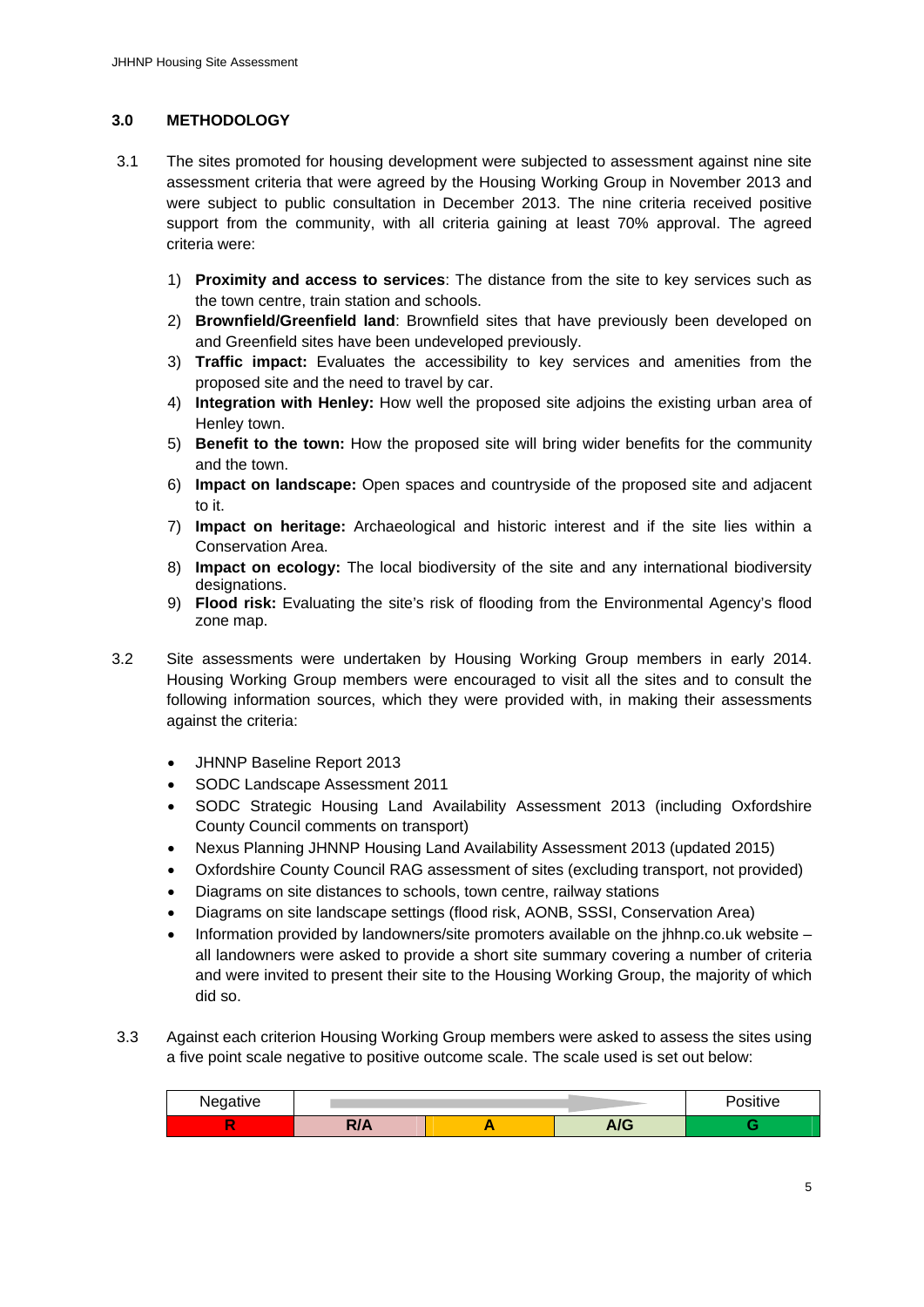3.4 The site assessment proforma used to assess the sites includes a 'Score Commentary' section completed by Nexus Planning to record justification commentary, such as relevant key facts from the Housing Land Availability Assessments, site visit observations and the initial Sustainability Appraisal outcomes. A copy of the site assessment proforma is included within Appendix 2.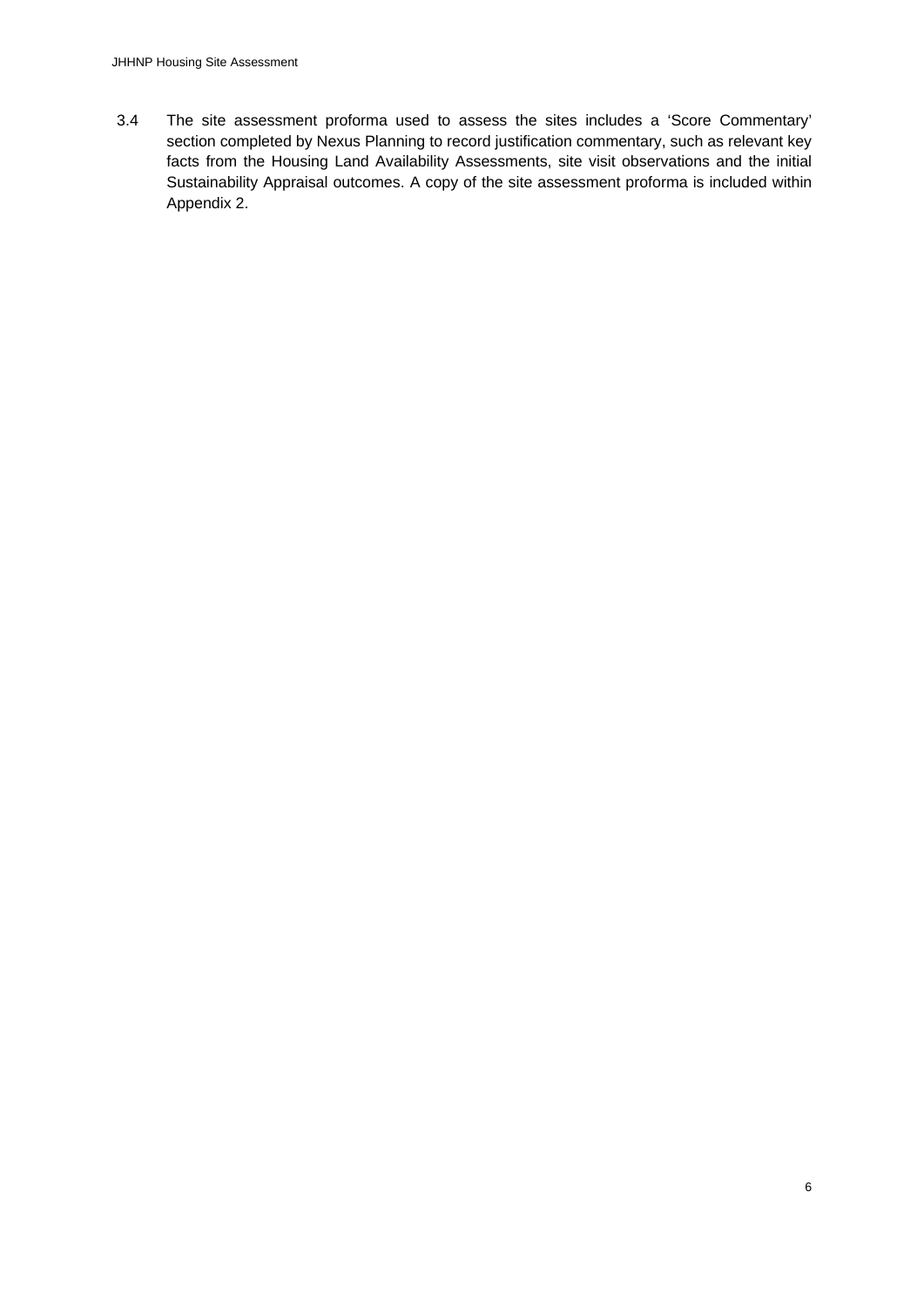#### **4.0 SITE ASSESSMENT OUTCOMES**

- 4.1 Site assessments were undertaken individually by 22 Housing Working Group members (not all members chose to undertake the assessments). The outcomes presented within Table 1 below are an average of the assessments undertaken, therefore approximating a group opinion. The averaged assessment findings were reported to and discussed by the group.
- 4.2 In reviewing the completed HWG proformas it was noted that the site assessment outcomes did not always correspond to the supporting Score Commentary. This principally being due to the subjective nature of the assessment. To overcome this, using the same evidence base Nexus Planning independently reviewed the summary outcomes for each site. The Nexus Planning site assessment proformas for each site are included within Appendix 3. The Nexus Planning site summary outcomes for each site are set out within Table 2 below.
- 4.3 A description of the process of site allocations is set out in the separate Consultation Statement. This includes a series of HWG meetings taking place through February, March and April 2014 to discuss and agree potential housing site allocations taking account of the evidence base. Further meetings in autumn / winter 2014 considered feedback on the 2014 Pre-Submission JHHNP consultation.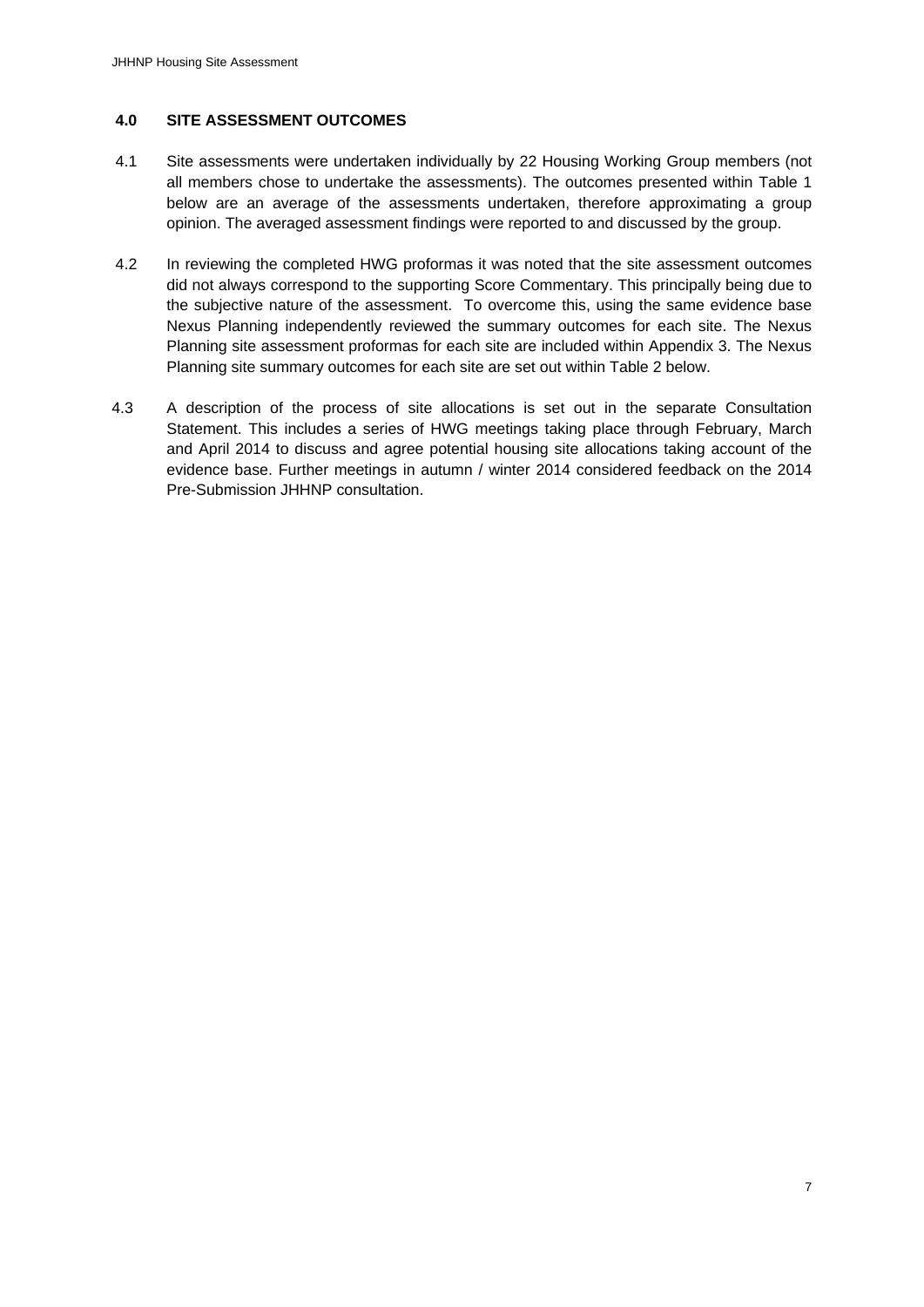| <b>Site</b><br><b>Assessmen</b><br>t Criteria | Site<br>⋗      | Site<br>$\boldsymbol{\varpi}$ | Site<br>$\Omega$ | Site<br>$\blacksquare$ | Site<br>m | Site<br>ດ      | Site<br><b>I</b> | Site<br>$\epsilon$ | Site<br>ᄎ      | Site<br>Е      | Site<br>Σ      | Site<br>z      | Site<br>$\mathbf{\tau}$ | Site<br>$\Omega$ | Site<br>$\overline{\bm{x}}$ | Site<br>$\subset$ | Site<br>< | Site<br>× | Site<br>Ņ |
|-----------------------------------------------|----------------|-------------------------------|------------------|------------------------|-----------|----------------|------------------|--------------------|----------------|----------------|----------------|----------------|-------------------------|------------------|-----------------------------|-------------------|-----------|-----------|-----------|
| Proximity<br>and access<br>to services        | A/G            | A                             | A/G              | G                      | A/G       | $\overline{A}$ | A/G              | A/G                | A/G            | R/A            | $\overline{A}$ | R/A            | R/A                     | R/A              | A/G                         | G                 | G.        |           |           |
| Brownfield /<br>Greenfield                    | R/A            | A                             | R/A              | G                      | G         | R/A            | G.               | G.                 | A              | R/A            | G.             | R/A            | G                       | R/A              | R/A                         | G.                | G.        |           |           |
| <b>Traffic</b><br>impact                      | $\overline{A}$ | R/A                           | $\overline{A}$   | A/G                    | A/G       | $\overline{A}$ | A/G              | A/G                | A/G            | $\overline{A}$ | $\overline{A}$ | $\overline{A}$ | $\overline{A}$          | A                | $\overline{A}$              | A/G               | A/G       |           |           |
| Integration<br>with Henley                    | A/G            | $\mathsf{A}$                  | A/G              | G.                     | G         | $\overline{A}$ | G.               | G.                 | A/G            | R/A            | R/A            | R/A            | R/A                     | R/A              | A/G                         | G                 | G.        |           |           |
| Benefit to<br>the town                        | $\overline{A}$ | A                             | A/G              | A/G                    | A/G       | $\overline{A}$ | A/G              | A/G                | $\overline{A}$ | R/A            | A/G            | R/A            | R/A                     | R/A              | A                           | A/G               | A/G       |           |           |
| Impact on<br>landscape                        | $\mathsf{A}$   | R/A                           | A                | G                      | G         | R/A            | G.               | G.                 | A/G            | R/A            | A/G            | R/A            | A/G                     | A                | A                           | G                 | G.        |           |           |
| Impact on<br>heritage                         | $\overline{A}$ | A/G                           | A/G              | G                      | G         | A/G            | G.               | G.                 | G.             | A/G            | $\overline{A}$ | A/G            | G.                      | A/G              | G.                          | G                 | A/G       |           |           |
| Impact on<br>ecology                          | $\overline{A}$ | A                             | A                | G                      | G         | $\mathsf{A}$   | G.               | G.                 | A              | $\overline{A}$ | A/G            | $\overline{A}$ | A/G                     | A/G              | R/A                         | G                 | G.        |           |           |
| Flood                                         | A              | Ġ                             | G                | Ġ                      | G         | $\overline{G}$ | A/G              | A/G                | Ġ.             | R/A            | G              | G              | G.                      | A/G              | A/G                         | G                 | G.        |           |           |

**Table 1: Housing Working Group averaged site assessment outcomes** 

\*These sites were promoted after the main Housing Site Assessment exercise. Whilst they were considered in detail by the Housing Working Group, full Site Assessment reviews were not undertaken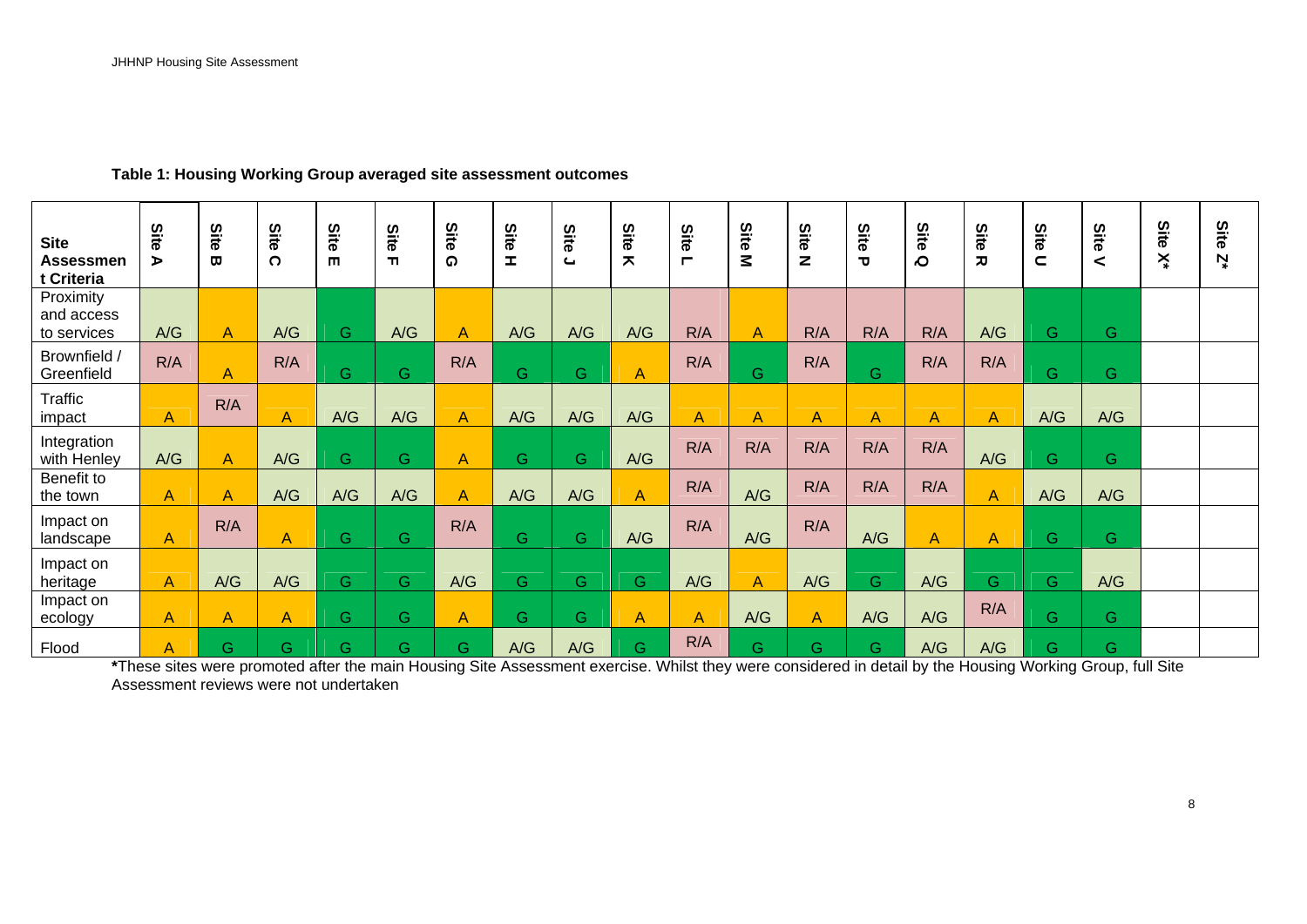Table 2: Nexus Planning adjusted site assessment outcomes

| <b>Site</b><br><b>Assessment</b><br><b>Criteria</b> | <b>Site</b><br>A | <b>Site</b><br>B | <b>Site</b><br>C | <b>Site</b><br>E | <b>Site</b><br>F. | <b>Site</b><br>G | <b>Site</b><br>H. | <b>Site</b><br>J | Site K         | <b>Site</b>             | <b>Site</b><br>м        | <b>Site</b><br>N | <b>Site</b><br>P | <b>Site</b><br>Q | Site R         | Site U | Site V | Site X | Site Z |
|-----------------------------------------------------|------------------|------------------|------------------|------------------|-------------------|------------------|-------------------|------------------|----------------|-------------------------|-------------------------|------------------|------------------|------------------|----------------|--------|--------|--------|--------|
| Proximity and<br>access to<br>services              | $\overline{A}$   | $\overline{A}$   | Α                | A/G              | A/G               | $\overline{A}$   | $\overline{A}$    | A                | A/G            | R/A                     | R/A                     | R/A              | R/A              | R/A              | $\overline{A}$ | A/G    | A/G    | A/G    | A/G    |
| Brownfield /<br>Greenfield                          | R/A              | R.               | $\mathsf{R}$     | G                | G                 | R                | G                 | G                | R/A            | R/A                     | G                       | $\mathsf{R}$     | G                | R/A              | R.             | G      | G      | G      | G      |
| <b>Traffic impact</b>                               | $\overline{A}$   | $\overline{A}$   | A                | A/G              | A/G               | A                | $\overline{A}$    | A                | A/G            | R/A                     | R/A                     | R/A              | R/A              | R/A              | $\overline{A}$ | A/G    | A/G    | A/G    | A/G    |
| Integration<br>with Henley                          | A/G              | R/A              | A                | G                | G                 | $\overline{A}$   | G                 | G                | A/G            | R/A                     | $\overline{\mathsf{R}}$ | R                | R                | $\mathsf{R}$     | R/A            | G      | G.     | G      | G      |
| Benefit to the<br>town <sup>*</sup>                 | $\overline{A}$   | $\overline{A}$   | A/G              | A/G              | A/G               | A                | A/G               | A/G              | $\overline{A}$ | R/A                     | A/G                     | R/A              | R/A              | R/A              | $\overline{A}$ | A/G    | A/G    | #      | #      |
| Impact on<br>landscape                              | R/A              | R.               | R/A              | G                | G                 | R/A              | $\overline{G}$    | G                | R/A            | R/A                     | R/A                     | $\mathsf{R}$     | G                | $\overline{A}$   | R/A            | G.     | G.     | G.     | G      |
| Impact on<br>heritage                               | R/A              | A/G              | A/G              | A/G              | G                 | A/G              | G                 | G                | A/G            | A/G                     | R/A                     | G                | G                | G                | G              | G      | A      | G      | G      |
| Impact on<br>ecology                                | $\overline{A}$   | $\overline{A}$   | Α                | G                | G                 | R/A              | Ġ                 | G                | R/A            | A/G                     | A/G                     | A                | A/G              | A/G              | R/A            | G      | G      | G.     | G      |
| Flood                                               | G                | G                | G.               | G                | G                 | G                | G                 | G                | G.             | $\overline{\mathsf{R}}$ | G                       | G.               | G                | G                | G              | G      | G.     | G.     | G      |

\*Nexus Planning did not update these assessments and they remain unchanged from the general Housing Working Group opinion as interpreted by Nexus Planning.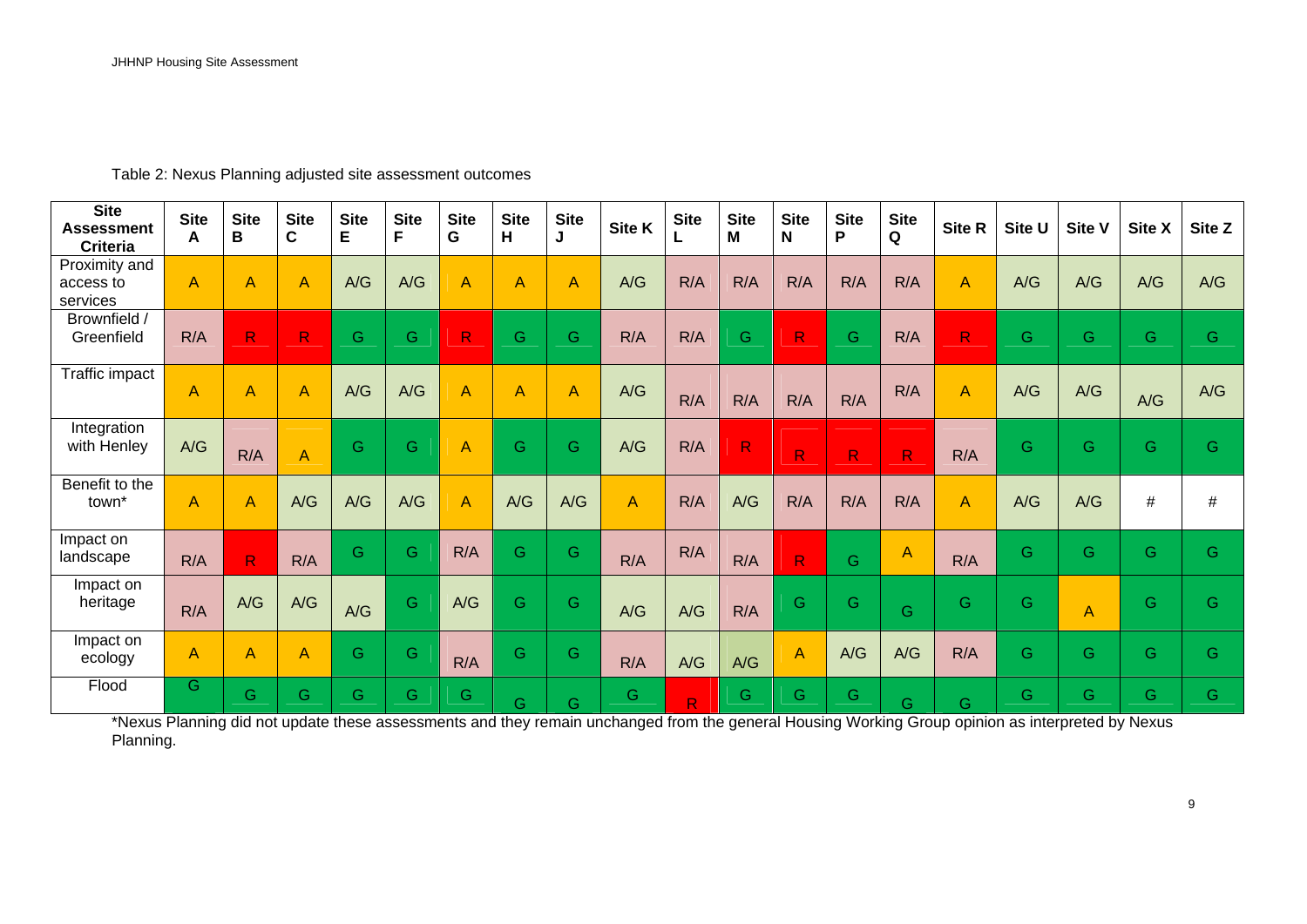#### **Appendix 1 Location Plan of Sites**

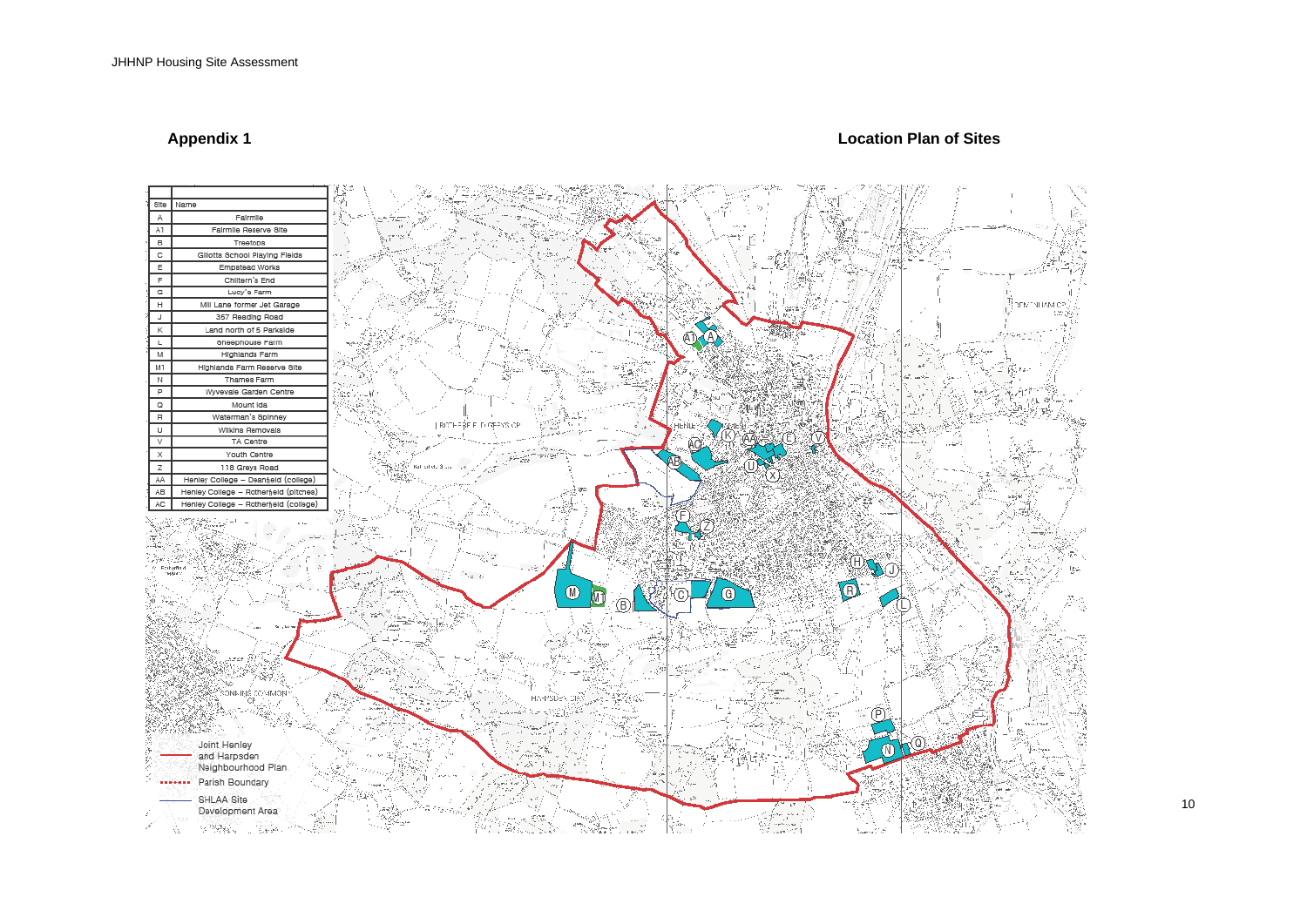**Site Reference:** Site A – Fair Mile

#### **Site summary:**

The proposed site falls just outside of Henley to the North West of the town and on the western side of Fair Mile. The proposed site is 3.7 hectares in size. The site is predominantly surrounded by residential uses to the South East and North of the site and located close to the Fair Mile road (A4130) to the East of the site.

#### **Indicative Site Capacity:** 65 to 90 dwellings

| <b>Assessment Criteria</b>          | <b>Assessment</b><br>Outcome | <b>Score Commentary</b>                                                                                                                                                                                                                                                                                                                                                                                                                    |
|-------------------------------------|------------------------------|--------------------------------------------------------------------------------------------------------------------------------------------------------------------------------------------------------------------------------------------------------------------------------------------------------------------------------------------------------------------------------------------------------------------------------------------|
| Proximity and access to<br>services | A                            | The site is located within a reasonable<br>$\bullet$<br>walking and cycling distance to most key<br>facilities and services.<br>A primary school is located within 500m of<br>the site.<br>The site is within 1,500m of the town<br>centre.<br>The site is outside of the 1,500m zone of<br>$\bullet$<br>the railway station.<br>The site is located outside of the 1,500m<br>$\bullet$<br>zone of Gillotts Secondary School.              |
| Brownfield / Greenfield             | R/A                          | The site is Greenfield land but is<br>$\bullet$<br>surrounded by built development on three<br>sides of the site; residential properties<br>within Barn Lane, Luker Avenue and the<br>Fair Mile.                                                                                                                                                                                                                                           |
| Traffic impact                      | $\mathsf{A}$                 | The site is located within a reasonable<br>$\bullet$<br>walking and cycling distance to most key<br>facilities and services.<br>A primary school is located within 500m of<br>$\bullet$<br>the site.<br>The site is within 1,500m of the town<br>centre.<br>The site is outside of the 1,500m zone of<br>$\bullet$<br>the railway station.<br>The site is located outside of the 1,500m<br>$\bullet$<br>zone of Gillotts Secondary School. |
| Integration with Henley             | A/G                          | 3 of the site's 4 sides adjoin the existing<br>$\bullet$<br>urban edge of the town.                                                                                                                                                                                                                                                                                                                                                        |
| Benefit to the town                 | A                            | No obvious benefits to the town beyond<br>$\bullet$<br>standard S106 contributions. Impact on a<br>key entrance to the town.                                                                                                                                                                                                                                                                                                               |
| Impact on landscape                 | R/A                          | The site lies outside, but borders the<br>Chilterns AONB.                                                                                                                                                                                                                                                                                                                                                                                  |
| Impact on heritage                  | R/A                          | The site lies partly within a Conservation<br>$\bullet$<br>Area.<br>Potential loss of at least one TPO tree<br>within the Conservation Area to provide a<br>route for the point of access on to the Fair                                                                                                                                                                                                                                   |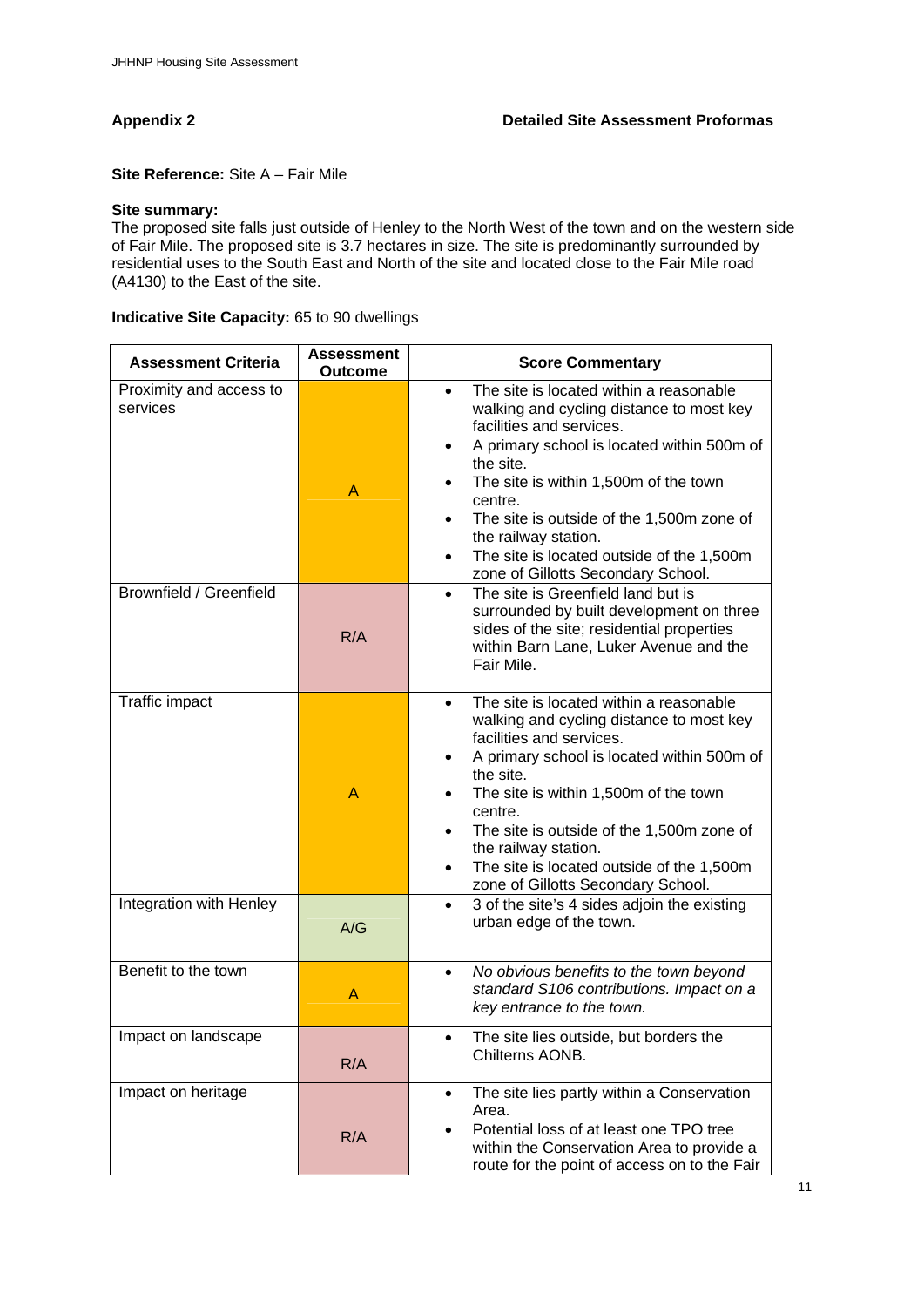|                   |                | Mile.<br>The site has modest archaeological<br>potential.<br>Listed Buildings are adjacent to the South<br>East edge of the site on the Fair Mile.                                                                                                                                                                                                              |
|-------------------|----------------|-----------------------------------------------------------------------------------------------------------------------------------------------------------------------------------------------------------------------------------------------------------------------------------------------------------------------------------------------------------------|
| Impact on ecology | $\overline{A}$ | The site has no international biodiversity<br>designations.<br>A small part of the site comprises UK BAP<br>woodland.<br>The Eastern part of the site has some<br>partly overgrown scrubland which may<br>have some local biodiversity value.<br>The remainder of the site comprises semi-<br>٠<br>improved grassland which is of low/<br>moderate local value. |
| Flood             | G              | The site lies wholly within Environment<br>Agency Flood Risk Zone 1.<br>The Environment Agency Flood Risk Map<br>previously showed that the site lies partly<br>within Flood Risk Zone 2 and 3. However,<br>it has recently been updated to show the<br>whole area of the site covered under<br>Flood Risk Zone 1.                                              |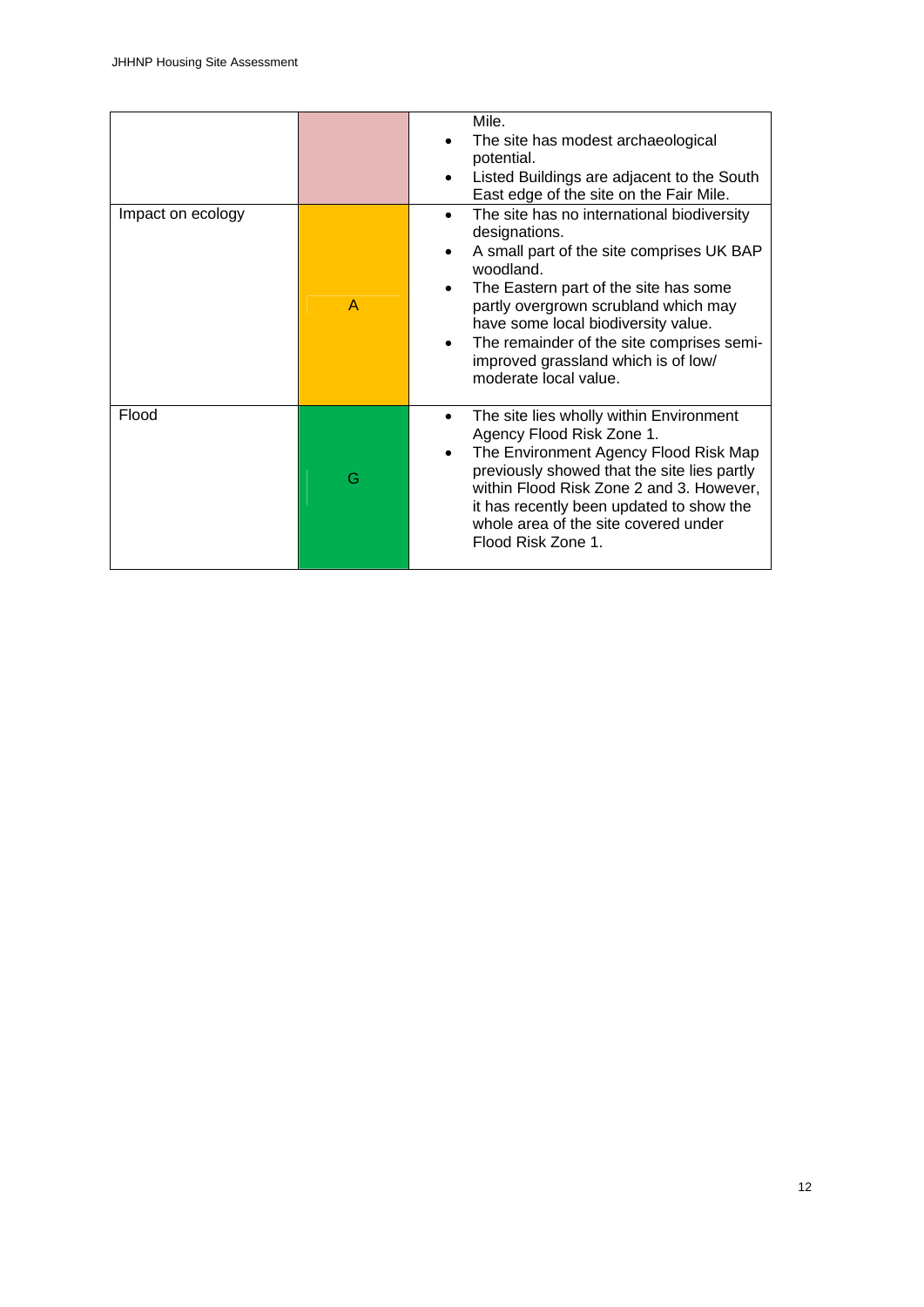#### **Site Reference:** Site B: Treetops

**Site summary:** Site B is located at Treetops on Gillott's Lane to the South West of Henley. The proposed site is 2.5 hectares in size. The site currently has one house to the South of the site, dense trees to the North and South East and an open field to the North West. The surrounding uses include residential areas to the North of the site, agricultural fields to the South and West and Gillott's school opposite the site.

#### **Indicative Site Capacity:** 15-25 dwellings

| <b>Assessment Criteria</b>          | <b>Assessment</b><br><b>Outcome</b> | <b>Score Commentary</b>                                                                                                                                                                                                                                                                                                                           |
|-------------------------------------|-------------------------------------|---------------------------------------------------------------------------------------------------------------------------------------------------------------------------------------------------------------------------------------------------------------------------------------------------------------------------------------------------|
| Proximity and access to<br>services | A                                   | The site is located away from key<br>$\bullet$<br>services and facilities in the town centre.<br>The site is located outside the 1,500m<br>$\bullet$<br>zone of the town centre and the train<br>station.<br>The site is also outside the 500m zone of<br>an existing primary school.<br>The site is within 500m of Gillotts<br>Secondary School. |
| Brownfield / Greenfield             | R                                   | This site is a Greenfield site within the<br>$\bullet$<br>AONB.<br>The site abuts existing development along<br>one side at Gillott's Lane.                                                                                                                                                                                                       |
| Traffic impact                      | A                                   | The site is located outside the 1,500m<br>$\bullet$<br>reasonable walking and cycling zone of<br>the town centre and the train station.<br>The site is also outside the 500m zone to<br>an existing primary school, but within<br>500m of Gillots Secondary School.                                                                               |
| Integration with Henley             | R/A                                 | 1 of the site' 4 sides adjoins the existing<br>$\bullet$<br>urban edge of the town.                                                                                                                                                                                                                                                               |
| Benefit to the town                 | $\mathsf{A}$                        | No obvious benefits to the town beyond<br>$\bullet$<br>standard S106 contributions (later<br>proposals indicated potential care<br>homes).                                                                                                                                                                                                        |
| Impact on landscape                 | $\mathsf{R}$                        | The site is located within the AONB.<br>$\bullet$                                                                                                                                                                                                                                                                                                 |
| Impact on heritage                  | A/G                                 | The site is not within close proximity to a<br>$\bullet$<br>Conservation Area.<br>There are no known archaeology or<br>heritage assets on the site.<br>The site does have some archaeological<br>potential.                                                                                                                                       |
| Impact on ecology                   | A                                   | The site has no international, national or<br>$\bullet$<br>local biodiversity designations.<br>The amenity grass land within the site has<br>little biodiversity value or potential.<br>There are areas of woodland within the<br>site and the presence of bats has been<br>recorded within the wider Gillotts School<br>site.                    |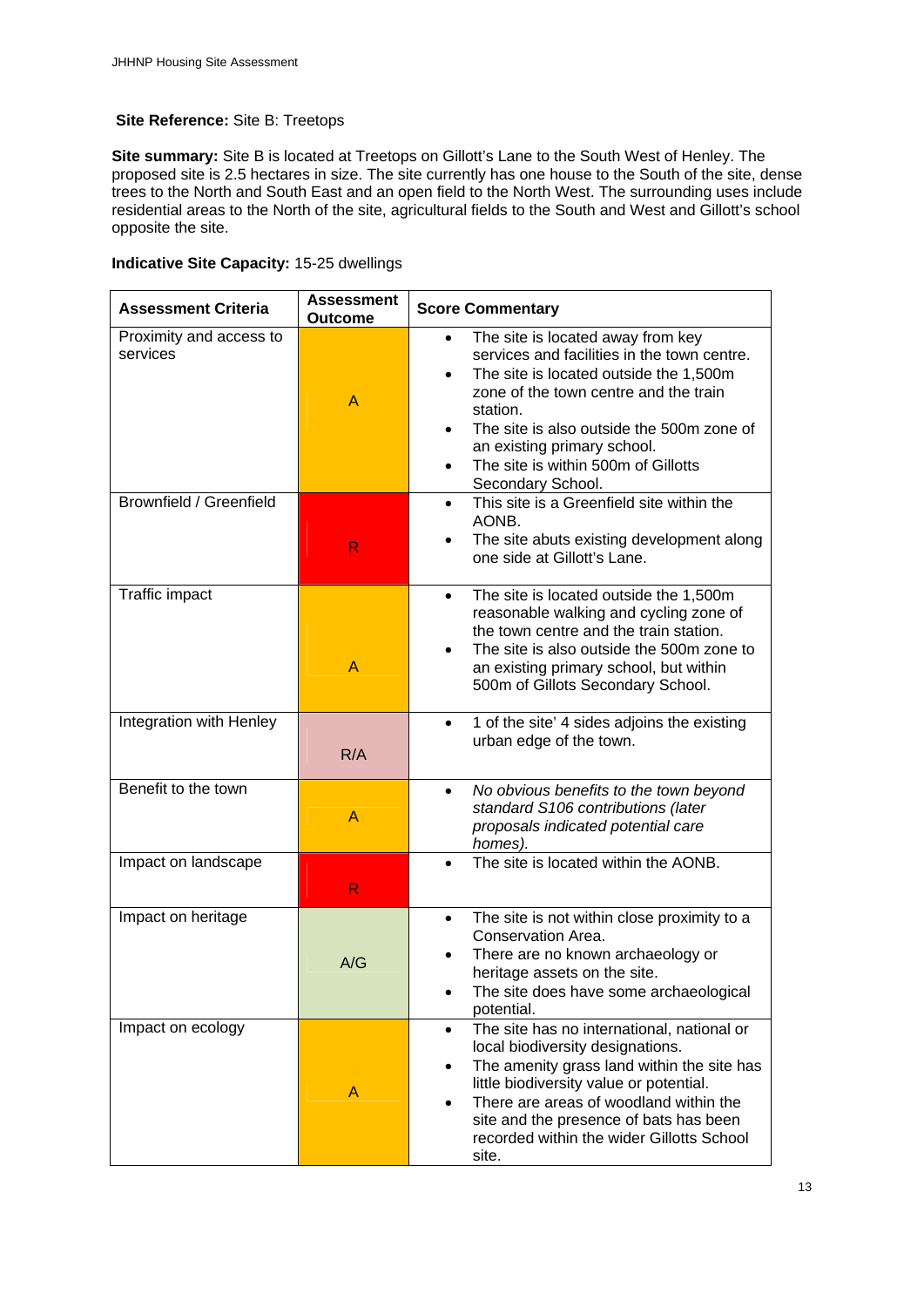|       |   | There are several TPOs to the South-East<br>of the site.             |
|-------|---|----------------------------------------------------------------------|
| Flood | G | The site lies wholly within Environment<br>Agency Flood Risk Zone 1. |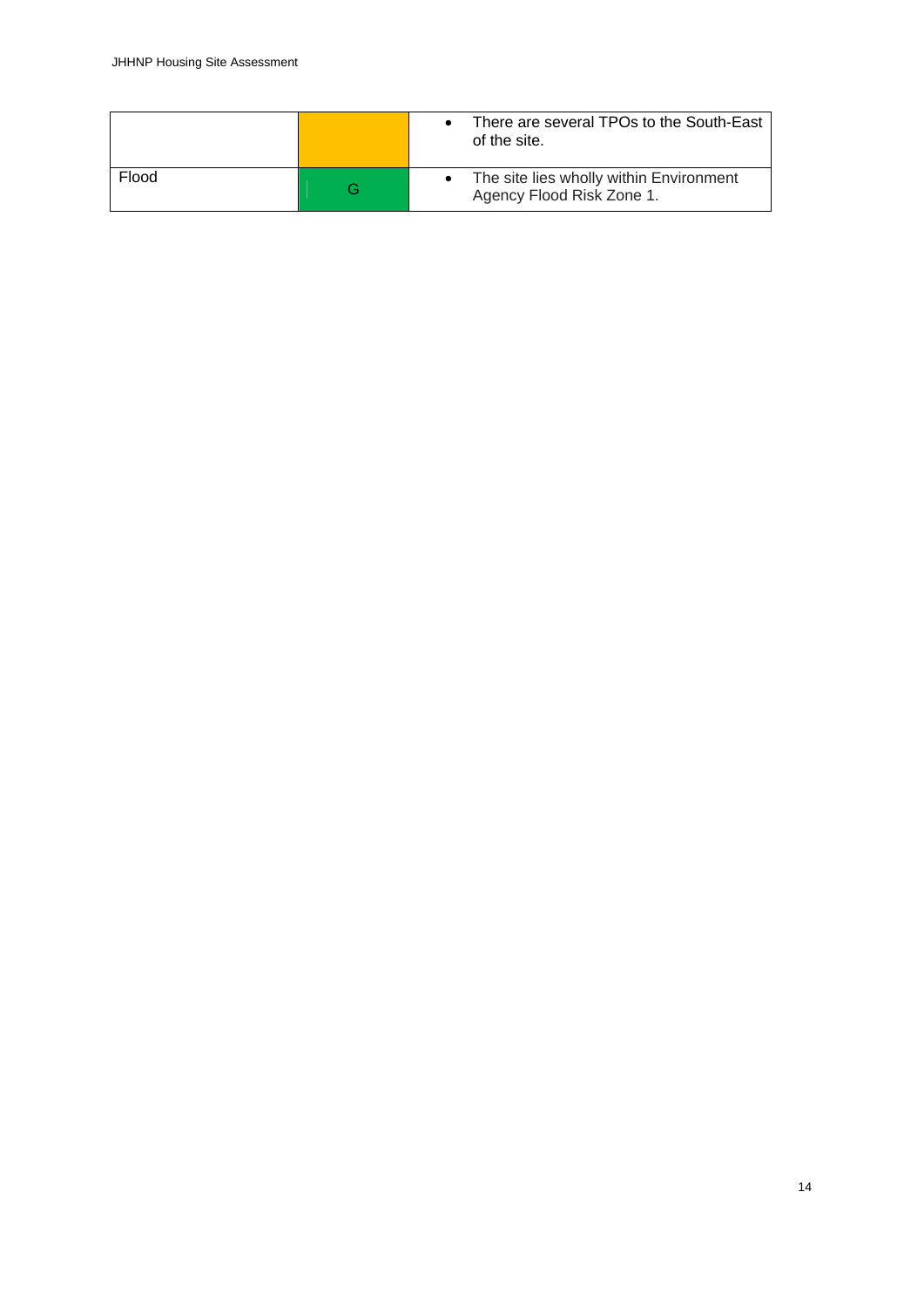#### **Site Reference:** Site C: Playing Fields at Gillott's School

#### **Site summary:**

Site C is located at Gillott's School playing fields, towards the South-West of Henley. The proposed site for development is 3.4 hectares in size. The site is currently used as a playing field and borders Gillott's school. The surrounding uses include agricultural fields to the South and East, residential areas to the North and playing fields to the West of the site.

#### **Indicative Site Capacity:** 50 - 85 dwellings

| <b>Assessment Criteria</b>          | Assessment<br><b>Outcome</b> | <b>Score Commentary</b>                                                                                                                                                                                                                                                                                                                                                             |
|-------------------------------------|------------------------------|-------------------------------------------------------------------------------------------------------------------------------------------------------------------------------------------------------------------------------------------------------------------------------------------------------------------------------------------------------------------------------------|
| Proximity and access to<br>services | A                            | Part of the site (50%) is within a<br>$\bullet$<br>reasonable 1,500 walking and cycling<br>distance to most key facilities and<br>services.<br>The site is partly (50%) within the 1,500m<br>$\bullet$<br>zone of the town centre and railway<br>station.<br>The site lies outside the 500m zone of an<br>existing primary school, but within 500m<br>of Gillotts Secondary School. |
| Brownfield / Greenfield             | R.                           | This site comprises school playing fields<br>$\bullet$<br>on Greenfield land.                                                                                                                                                                                                                                                                                                       |
| Traffic impact                      | A                            | Part of the site (50%) is within a<br>$\bullet$<br>reasonable 1,500 walking and cycling<br>distance to most key facilities and<br>services.<br>The site is partly (50%) within the 1,500m<br>zone of the town centre and railway<br>station.<br>The site lies outside the 500m zone of an<br>existing primary school, but within 500m<br>of Gillotts Secondary School.              |
| Integration with Henley             | A                            | 2 of the site's 4 sides adjoin the rear<br>$\bullet$<br>gardens of properties in Blandy Road or<br>the school.                                                                                                                                                                                                                                                                      |
| Benefit to the town                 | A/G                          | The development of the site, whilst<br>$\bullet$<br>leading to the loss of playing fields, will<br>provide the school with funds from<br>enabling development creating an<br>extraordinary benefit.                                                                                                                                                                                 |
| Impact on landscape                 | R/A                          | Development on the site would result in<br>the loss of open space.<br>The site adjoins the AONB.<br>The development would not undermine<br>the landscape transition between the town<br>and the AONB.                                                                                                                                                                               |
| Impact on heritage                  | A/G                          | The site is not within close proximity to a<br>$\bullet$<br>Conservation Area.<br>There are no known archaeology or<br>heritage assets on the site.                                                                                                                                                                                                                                 |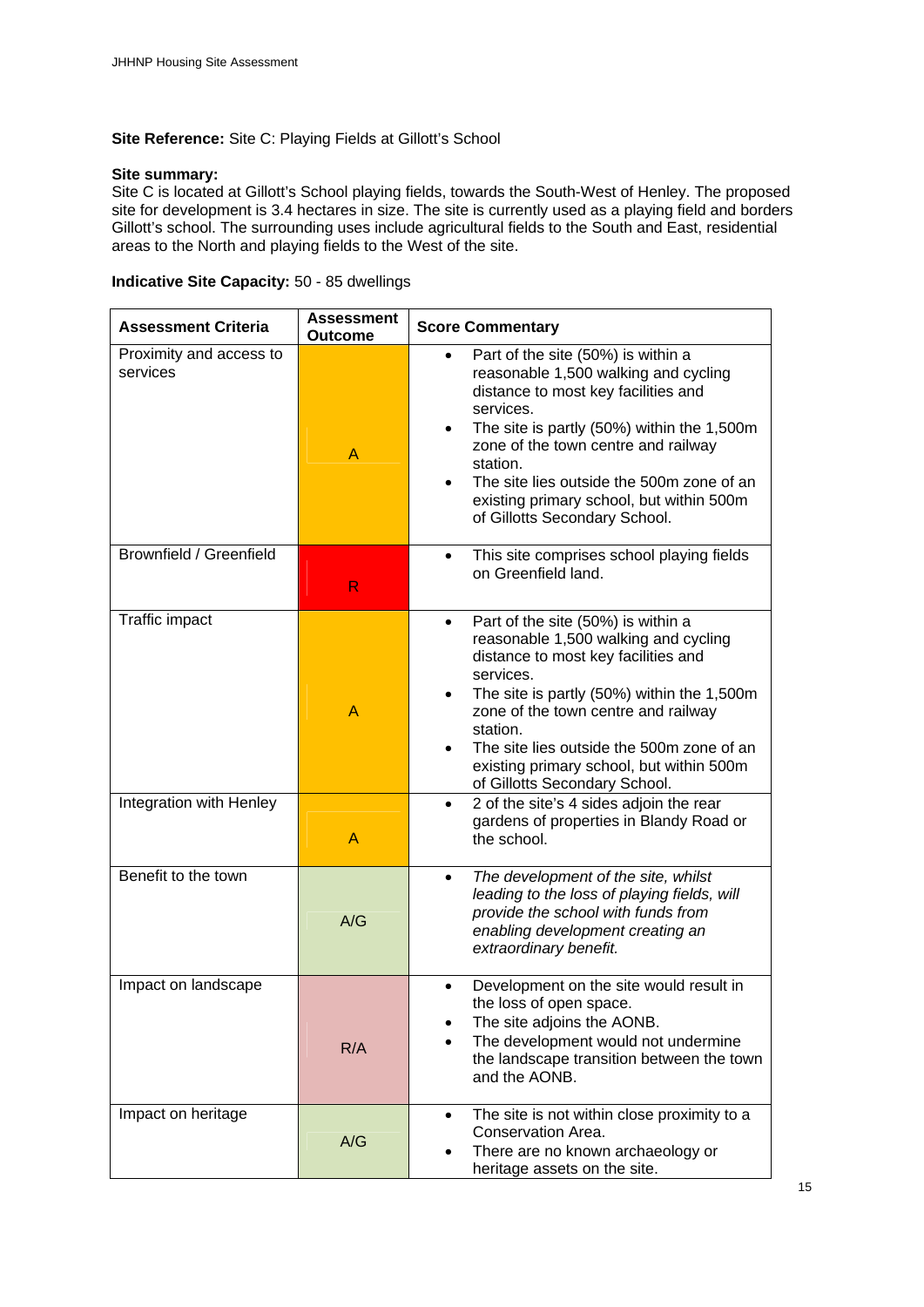|                   |   | The site does have some archaeological<br>potential.                                                                            |
|-------------------|---|---------------------------------------------------------------------------------------------------------------------------------|
| Impact on ecology | Α | The site currently has low biodiversity<br>value due to the school playing fields.<br>Trees surround the perimeter of the site. |
| Flood             | G | The site lies wholly within Environment<br>Agency Flood Risk Zone 1.                                                            |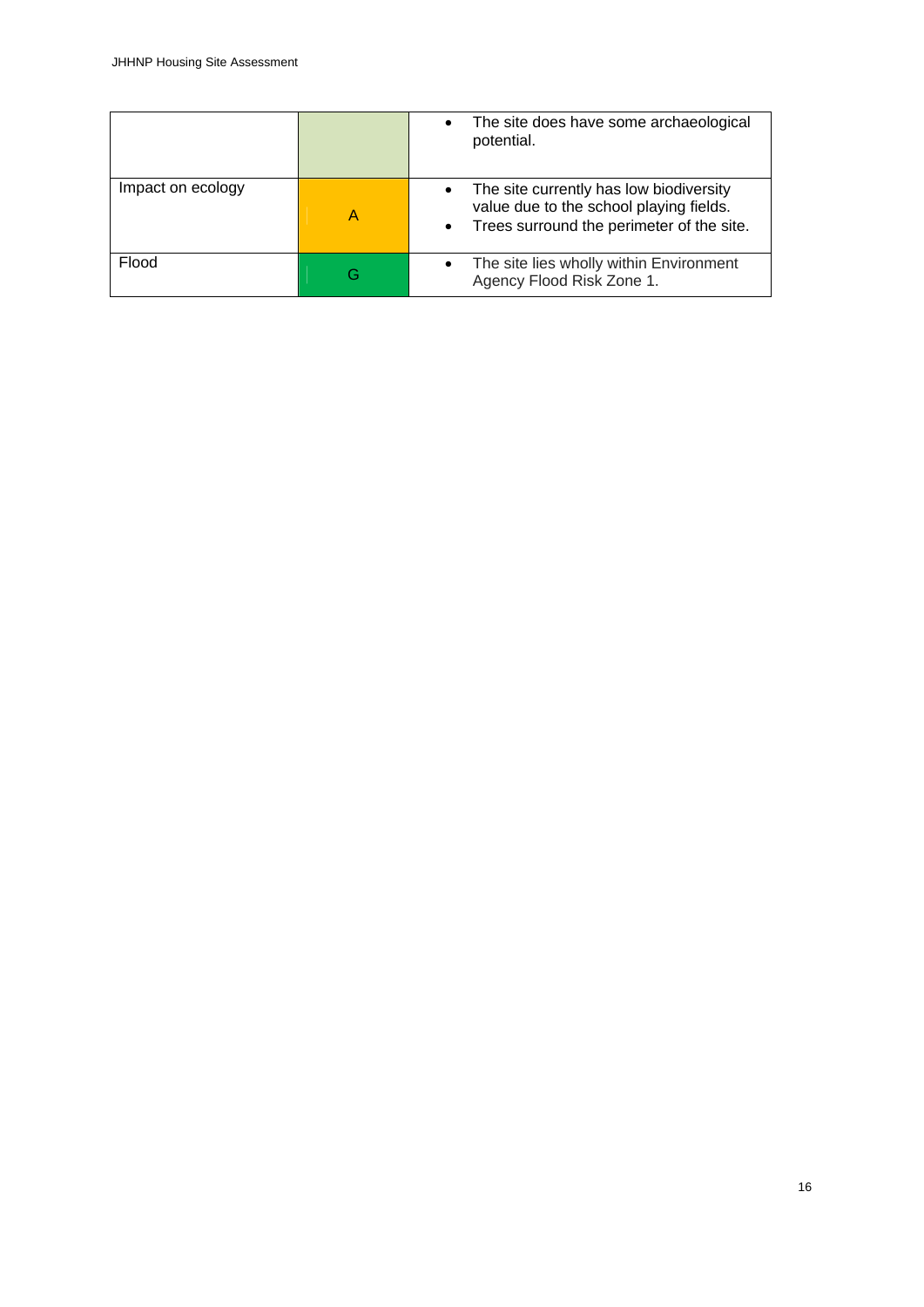#### **Site Reference:** Site E: Empstead Works and Stuart Turner

#### **Site summary:**

Empstead Works is located in a central location in Henley towards the North of the town. The proposed site is 1 hectare in size. The site is used for light industrial purposes and is surrounded by residential uses to the North and South of the site and car parking to the East. Henley College is located to the West of the site.

#### **Indicative Site Capacity:** 25 dwellings

| <b>Assessment Criteria</b>                                     | <b>Assessment</b><br><b>Outcome</b> | <b>Score Commentary</b>                                                                                                                                                                                                                                                                                                                                                                         |
|----------------------------------------------------------------|-------------------------------------|-------------------------------------------------------------------------------------------------------------------------------------------------------------------------------------------------------------------------------------------------------------------------------------------------------------------------------------------------------------------------------------------------|
| Proximity and access to<br>services<br>Brownfield / Greenfield | A/G                                 | The site is well located for walking and<br>cycling to most key facilities and services.<br>The site is located within the 500m zone<br>of the town centre and nearest existing<br>primary school.<br>It is also within the 1,000m zone of the<br>railway station.<br>The site is located outside of the 1,500m<br>zone of Gillotts Secondary School.<br>The site is Brownfield land within the |
|                                                                | G                                   | existing urban area of Henley.                                                                                                                                                                                                                                                                                                                                                                  |
| Traffic impact                                                 |                                     | The site is located within the 500m zone<br>$\bullet$<br>of the town centre and nearest existing<br>primary school.<br>The site is also within the 1,000m zone of<br>the railway station.<br>It is on the edge of the 1,500m zone of<br>Gillots Secondary School.<br>The site is within walking distance of the<br>town centre.                                                                 |
| Integration with Henley                                        | A/G<br>G                            | 4 of the site's 4 sides adjoin the existing<br>urban area of the town.                                                                                                                                                                                                                                                                                                                          |
| Benefit to the town                                            | A/G                                 | Development of the site would improve<br>the aesthetic of the town centre and<br>additional residents would support the<br>town centre economy.                                                                                                                                                                                                                                                 |
| Impact on landscape                                            | G                                   | The site is located on previously<br>$\bullet$<br>developed land therefore has little<br>landscape character.                                                                                                                                                                                                                                                                                   |
| Impact on heritage                                             | A/G                                 | The site abuts a Conservation Area but<br>$\bullet$<br>lies outside of the boundary.<br>There are listed buildings to the North of<br>the site on Gravel Hill but not within the<br>site.                                                                                                                                                                                                       |
| Impact on ecology                                              | G                                   | This site is a Brownfield site and therefore<br>$\bullet$<br>has low existing biodiversity value or<br>potential.                                                                                                                                                                                                                                                                               |
| Flood                                                          | G                                   | The site lies wholly within Environment<br>$\bullet$<br>Agency Flood Risk Zone 1.                                                                                                                                                                                                                                                                                                               |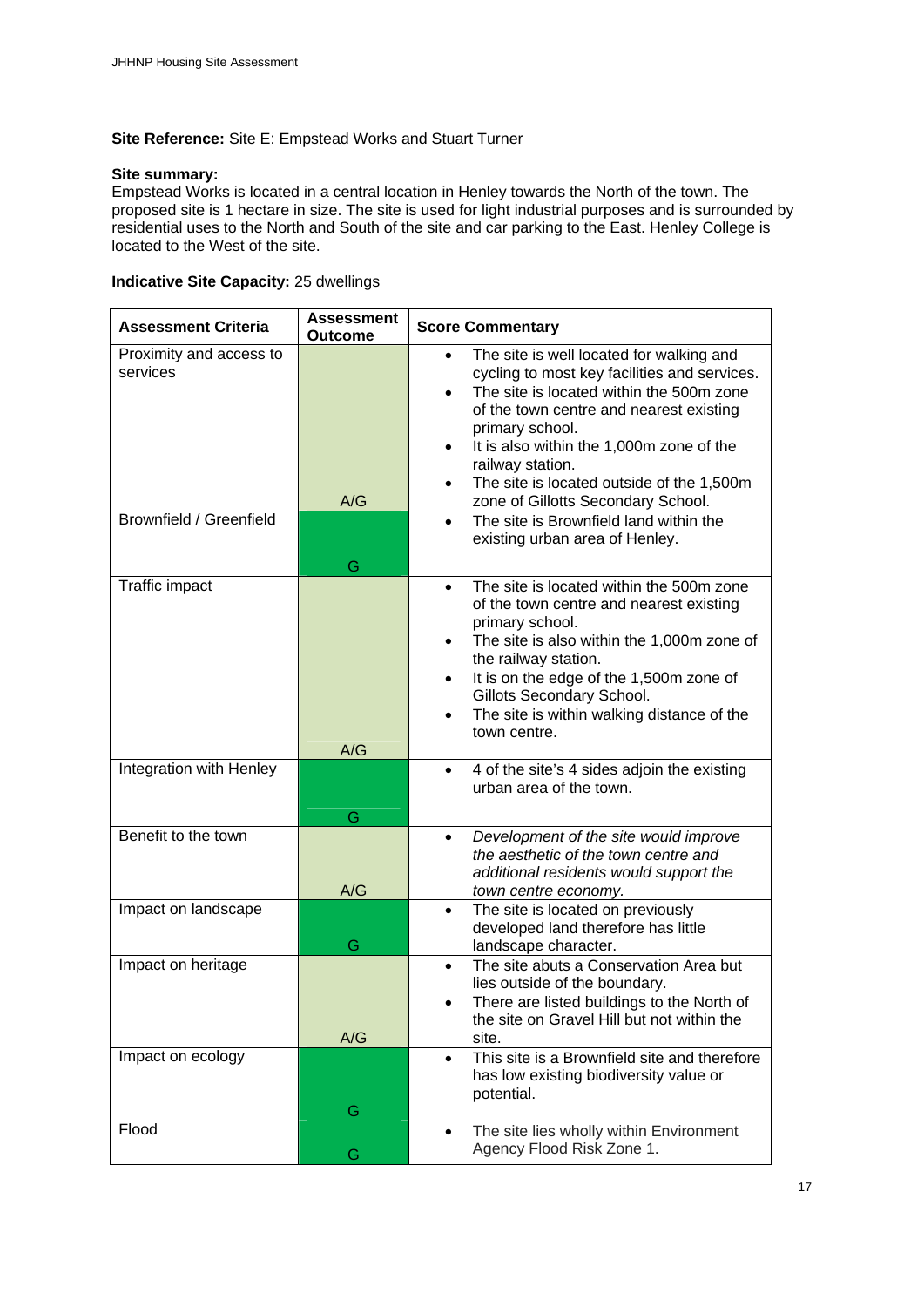#### **Site Reference:** Site F: Chilterns End

#### **Site summary:**

Chilterns End is located on Greys Road towards the South-West of the town. The proposed site is 0.9 hectares in size. The site is currently used for an elderly care home and is surrounded by residential properties to the North, East and South of the site and a primary school to the West.

### **Indicative Site Capacity:** 27 dwellings

| <b>Assessment Criteria</b>          | <b>Assessment</b><br><b>Outcome</b> | <b>Score Commentary</b>                                                                                                                                                                                                                                                                                                                                                                          |
|-------------------------------------|-------------------------------------|--------------------------------------------------------------------------------------------------------------------------------------------------------------------------------------------------------------------------------------------------------------------------------------------------------------------------------------------------------------------------------------------------|
| Proximity and access to<br>services | A/G                                 | The site is located within a reasonable<br>1,500m walking and cycling distance to<br>most key facilities and services.<br>The site is located within 1,500m of the<br>town centre and within 500m from the<br>nearest existing primary school.<br>It is within 1,000m of Gillott's Secondary<br>School. The majority of the site is within<br>the 1,500m zone of the railway station.            |
| Brownfield / Greenfield             | G                                   | The site is Brownfield land within the<br>$\bullet$<br>existing urban area of Henley.                                                                                                                                                                                                                                                                                                            |
| Traffic impact                      | A/G                                 | The site is located within a reasonable<br>$\bullet$<br>1,500m walking and cycling distance to<br>most key facilities and services.<br>The site is located within 1,500m of the<br>town centre and within 500m from the<br>nearest existing primary school.<br>It is within 1,000m of Gillots Secondary<br>School. The majority of the site is within<br>the 1,500m zone of the railway station. |
| Integration with Henley             | G                                   | 4 of the sites 4 sides adjoin the existing<br>$\bullet$<br>urban area of the town.                                                                                                                                                                                                                                                                                                               |
| Benefit to the town                 | A/G                                 | No benefits beyond the anticipated S106.<br>$\bullet$<br>Care home replaced and increased at<br>Townlands Hospital.                                                                                                                                                                                                                                                                              |
| Impact on landscape                 | G                                   | The site is located on previously<br>$\bullet$<br>developed land therefore has little<br>landscape character.                                                                                                                                                                                                                                                                                    |
| Impact on heritage                  | G                                   | There are no known archaeology or<br>$\bullet$<br>heritage assets on the site.<br>The site is not within close proximity to a<br>Conservation Area.                                                                                                                                                                                                                                              |
| Impact on ecology                   | G                                   | This site is a Brownfield site and therefore<br>$\bullet$<br>has low existing biodiversity value or<br>potential.                                                                                                                                                                                                                                                                                |
| Flood                               | G                                   | The site lies wholly within Environment<br>$\bullet$<br>Agency Flood Risk Zone 1.                                                                                                                                                                                                                                                                                                                |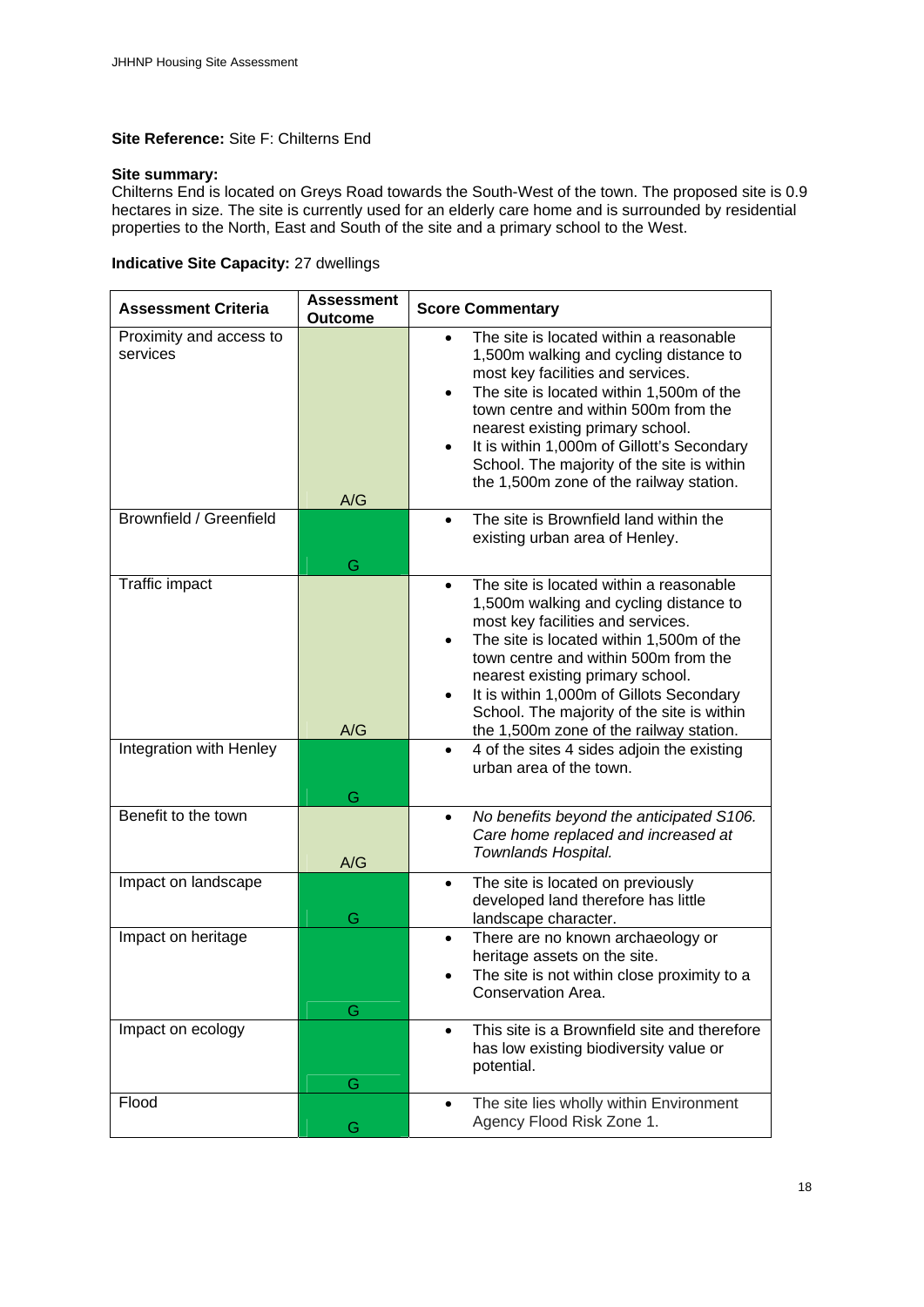#### **Site Reference:** Site G: Drawback Hill (Lucy's Farm)

#### **Site summary:**

Site G is located on the North of Lucy's Farm, Drawback Hill towards the South-West of Henley. The proposed site is 8.2 hectares in size. The site is currently formed of grassland and surrounding uses include a field and a playing field to the West and residential areas to the North East and South of the site.

#### **Indicative Site Capacity:** 110-130 dwellings

| <b>Assessment Criteria</b>          | <b>Assessment</b><br><b>Outcome</b> | <b>Score Commentary</b>                                                                                                                                                                                                                                                                                                                                        |
|-------------------------------------|-------------------------------------|----------------------------------------------------------------------------------------------------------------------------------------------------------------------------------------------------------------------------------------------------------------------------------------------------------------------------------------------------------------|
| Proximity and access to<br>services | A                                   | The site is located within a reasonable<br>walking and cycling distance of most key<br>facilities and services.<br>The majority of the site (95%) is located<br>within 1500m of the town centre and<br>railway station.<br>The site is not within 500m of an existing<br>primary school, but is within the 1,000m<br>zone of Gillotts Secondary School.        |
| Brownfield / Greenfield             | R                                   | The site is on Greenfield land, but is<br>$\bullet$<br>surrounded by built form on two sides;<br>residential properties in Blandy Road,<br>Peppard Lane and Rotherfield Road.                                                                                                                                                                                  |
| Traffic impact                      | Α                                   | The site is located within a reasonable<br>$\bullet$<br>walking and cycling distance of most key<br>facilities and services.<br>The majority of the site is located within<br>1500m of the town centre and railway<br>station.<br>The site is not within 500m of an existing<br>primary school, but is within the 1,000m<br>zone of Gillotts Secondary School. |
| Integration with Henley             | Α                                   | 2 of the site's 4 sides adjoin the existing<br>$\bullet$<br>built form.                                                                                                                                                                                                                                                                                        |
| Benefit to the town                 | Α                                   | No obvious benefits to the town beyond<br>$\bullet$<br>standard S106 contributions. Impact on<br>an important local landscape.                                                                                                                                                                                                                                 |
| Impact on landscape                 | R/A                                 | The site does not border the Chilterns<br>$\bullet$<br>AONB.<br>Development would result in the loss of<br>open space.                                                                                                                                                                                                                                         |
| Impact on heritage                  | A/G                                 | There are no known archaeology or<br>٠<br>heritage assets on the site.<br>The site is not within close proximity to a<br>Conservation Area.<br>The site has some archaeological<br>potential.                                                                                                                                                                  |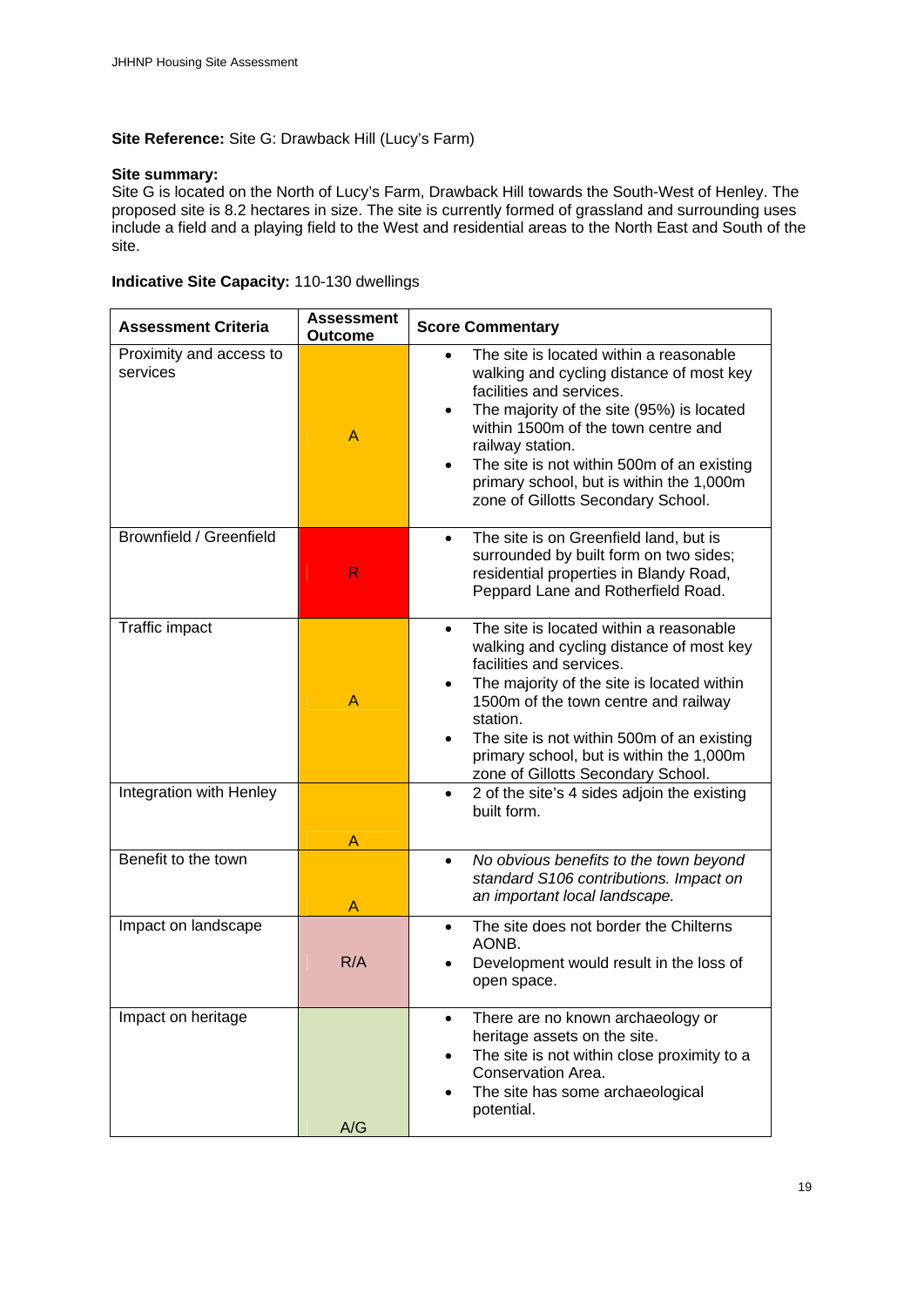| Impact on ecology |     | The site has no international, national or<br>local biodiversity designations.         |
|-------------------|-----|----------------------------------------------------------------------------------------|
|                   |     | In the wider area there a record of bats<br>within Gillots School grounds.             |
|                   |     | There is a small area of woodland within<br>the site and trees surround its perimeter. |
|                   |     | The majority of the site comprises<br>amenity grassland which has little               |
|                   |     | biodiversity value or potential.                                                       |
|                   | R/A | TPOs on Eastern border of the site.                                                    |
| Flood             |     | The site lies wholly within Environment                                                |
|                   | G – | Agency Flood Risk Zone 1.                                                              |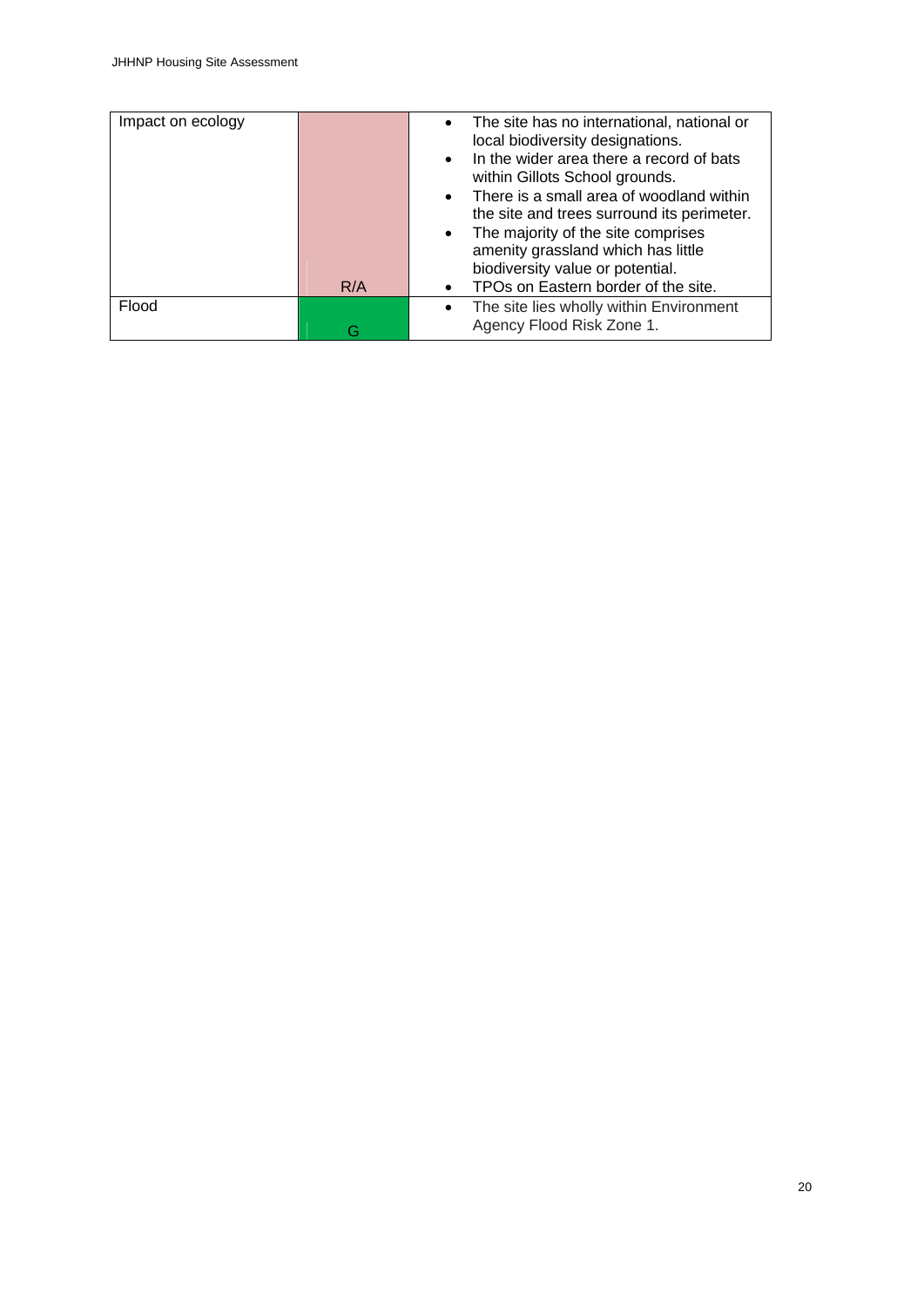#### **Site Reference:** Site H: Mill Lane, Reading Road

#### **Site summary:**

Site H is located on Reading Road and Mill Lane towards the South-East of Henley. The proposed site is 0.54 hectares in size. The site is still used for a Jet petrol station, a tyre service bay, a part vacant body repair shop and a partly overgrown commercial storage area. The site is located in a mixed use area comprising retail, employment, community sports and housing. The neighbouring Tesco supermarket store is to the east of the site. To the immediate south east of the site are single storey sports club houses, a large hair salon and further to the South Henley Town Playing Fields.

#### **Indicative Site Capacity:** 13-15 dwellings

| <b>Assessment Criteria</b>          | <b>Assessment</b><br><b>Outcome</b> | <b>Score Commentary</b>                                                                                                                                                                                                                                                                                                                                                       |
|-------------------------------------|-------------------------------------|-------------------------------------------------------------------------------------------------------------------------------------------------------------------------------------------------------------------------------------------------------------------------------------------------------------------------------------------------------------------------------|
| Proximity and access to<br>services | A                                   | The site is located within reasonable<br>walking and cycling distance to most key<br>facilities and services.<br>The site is located within 1,500m of the<br>٠<br>town centre.<br>The site is within 1,000m of the train<br>station.<br>The site is not within 500m of the nearest<br>existing primary school and is not within<br>1,500m of Gillott's Secondary School.      |
| Brownfield / Greenfield             | G                                   | The site is Brownfield land within the<br>$\bullet$<br>existing urban area of Henley.                                                                                                                                                                                                                                                                                         |
| Traffic impact                      | Α                                   | The site is located within reasonable<br>$\bullet$<br>walking and cycling distance to most key<br>facilities and services.<br>The site is located within 1,500m of the<br>town centre.<br>The site is within 1,000m of the train<br>station.<br>The site is not within 500m of the nearest<br>existing primary school and is not within<br>1500m of Gillots Secondary School. |
| <b>Integration with Henley</b>      | G                                   | 4 of the site's 4 sides adjoin the existing<br>$\bullet$<br>built form.                                                                                                                                                                                                                                                                                                       |
| Benefit to the town                 | A/G                                 | No obvious benefits to the town beyond<br>$\bullet$<br>standard S106 contributions. Potential to<br>enhance a key gateway to the town.                                                                                                                                                                                                                                        |
| Impact on landscape                 | G                                   | The site is located on previously<br>$\bullet$<br>developed land therefore has little<br>landscape character.                                                                                                                                                                                                                                                                 |
| Impact on heritage                  | G                                   | There are no known archaeology or<br>heritage assets on the site.<br>The site is not within close proximity to a<br>Conservation Area.                                                                                                                                                                                                                                        |
| Impact on ecology                   | G                                   | This site is a Brownfield site and therefore<br>$\bullet$<br>has low existing biodiversity value or<br>potential.                                                                                                                                                                                                                                                             |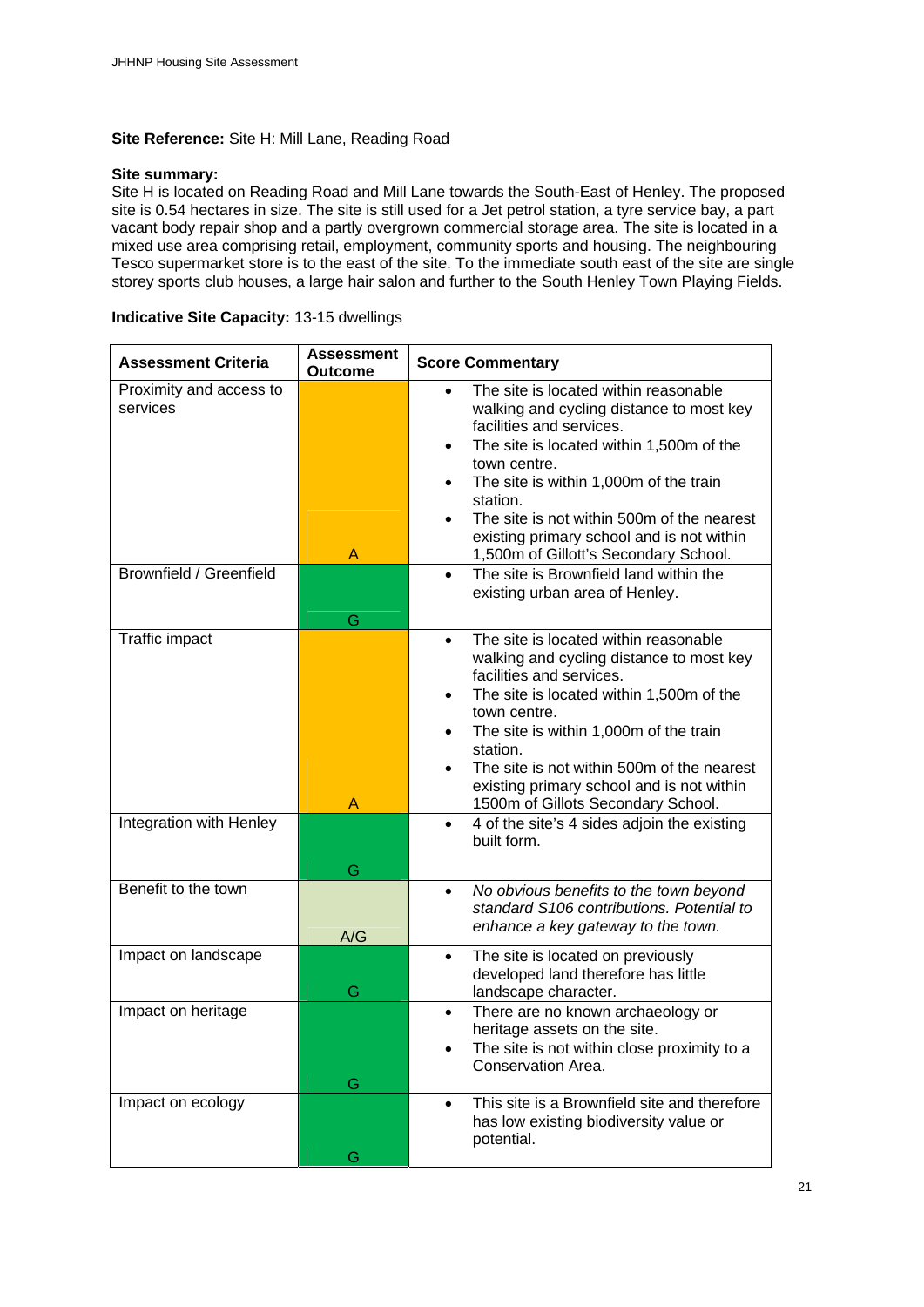|  | Flood |  | The site lies wholly within Environment<br>Agency Flood Risk Zone 1. |
|--|-------|--|----------------------------------------------------------------------|
|--|-------|--|----------------------------------------------------------------------|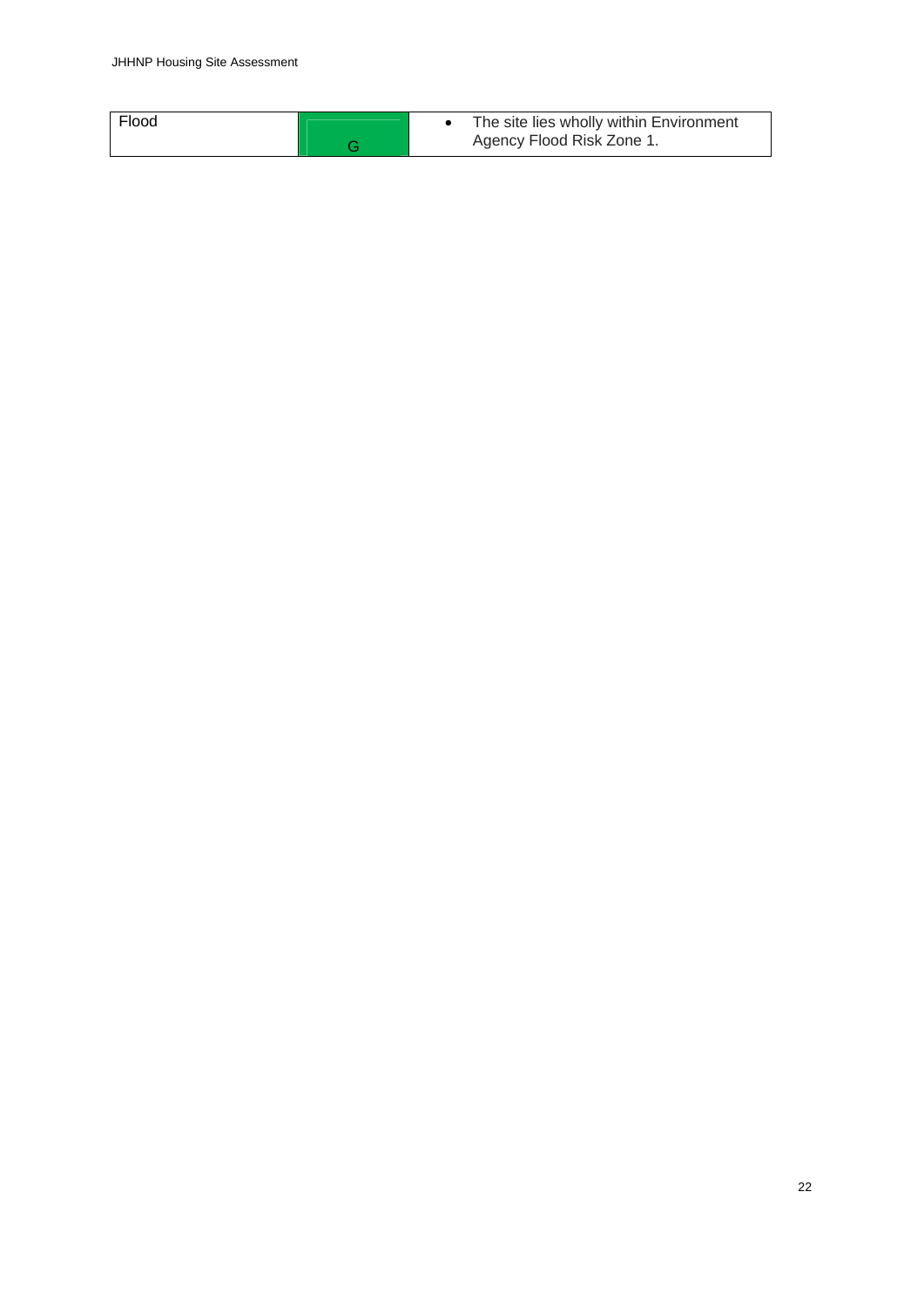#### **Site Reference:** Site J: 357 Reading Road

#### **Site summary:**

Site J is located on Reading Road towards the South-East of Henley town. The proposed site is 0.5 hectares in size. The site is currently used as a sports facility and Hairdressers and is predominantly surrounded by residential dwellings to the West of the site and Tesco is located to the North of the site.

#### **Indicative Site Capacity:** 30-40 dwellings

| <b>Assessment Criteria</b>          | <b>Assessment</b><br><b>Outcome</b> | <b>Score Commentary</b>                                                                                                                                                                                                                                                                                                                                                       |
|-------------------------------------|-------------------------------------|-------------------------------------------------------------------------------------------------------------------------------------------------------------------------------------------------------------------------------------------------------------------------------------------------------------------------------------------------------------------------------|
| Proximity and access to<br>services | A                                   | The site is located within reasonable<br>walking and cycling distance to most key<br>facilities and services.<br>The site is located within 1,500m of the<br>town centre.<br>The site is within 1,000m of the train<br>station.<br>The site is not within 500m of the nearest<br>existing primary school and is not within<br>1,500m of Gillott's Secondary School.           |
| Brownfield / Greenfield             | G                                   | The site is on Brownfield land within the<br>$\bullet$<br>existing urban area of Henley.                                                                                                                                                                                                                                                                                      |
| Traffic impact                      | Α                                   | The site is located within reasonable<br>$\bullet$<br>walking and cycling distance to most key<br>facilities and services.<br>The site is located within 1,500m of the<br>town centre.<br>The site is within 1,000m of the train<br>station.<br>The site is not within 500m of the nearest<br>existing primary school and is not within<br>1500m of Gillots Secondary School. |
| Integration with Henley             | G                                   | 4 of the sites 4 sides adjoin the existing<br>$\bullet$<br>built form.                                                                                                                                                                                                                                                                                                        |
| Benefit to the town                 | A/G                                 | Potential to provide enhanced sports<br>$\bullet$<br>facilities through the sale of the site, when<br>reprovided.                                                                                                                                                                                                                                                             |
| Impact on landscape                 | G                                   | The site is located on previously<br>$\bullet$<br>developed land therefore has little<br>landscape character.                                                                                                                                                                                                                                                                 |
| Impact on heritage                  | G                                   | There are no known archaeology or<br>$\bullet$<br>heritage assets on the site.<br>The site is not within close proximity to a<br>Conservation Area.                                                                                                                                                                                                                           |
| Impact on ecology                   | G                                   | This site is a Brownfield site and therefore<br>$\bullet$<br>has low existing biodiversity value or<br>potential.                                                                                                                                                                                                                                                             |
| Flood                               | G                                   | The site lies wholly within Environment<br>$\bullet$<br>Agency Flood Risk Zone 1.                                                                                                                                                                                                                                                                                             |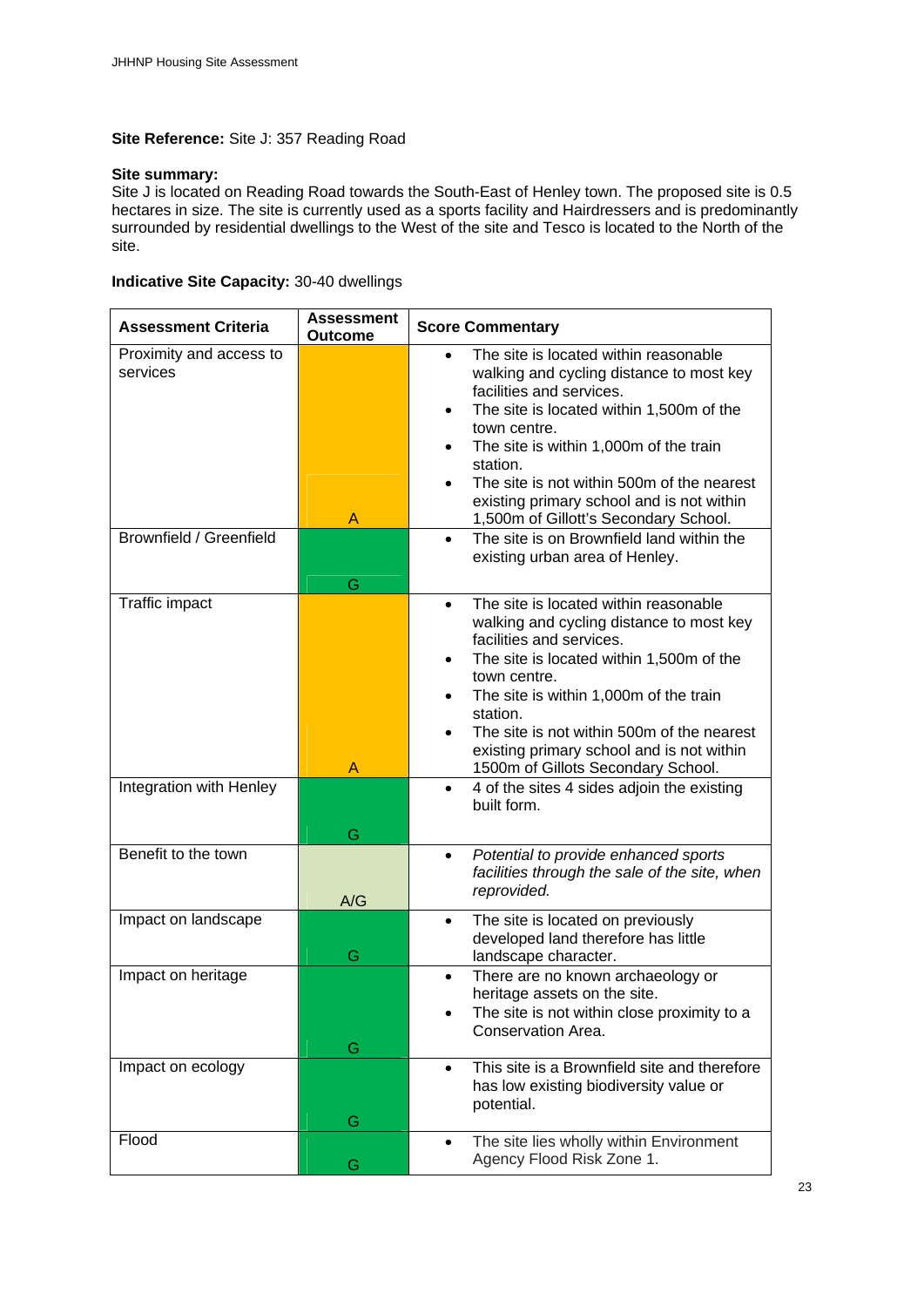#### **Site Reference:** Site K: Land north of Parkside

#### **Site summary:**

Site K is located on the land North of Parkside towards the West of the town. The proposed site is 1.0 hectare in size. The site currently comprises an area of treed land which is not publicly accessible on the western side of Henley. The surrounding uses are predominantly residential to the South and East of the site and forest and agricultural use to the West.

#### **Indicative Site Capacity:** 15 dwellings

| <b>Assessment Criteria</b>          | <b>Assessment</b><br><b>Outcome</b> | <b>Score Commentary</b>                                                                                                                                                                                                                                                                                                                                                                                    |
|-------------------------------------|-------------------------------------|------------------------------------------------------------------------------------------------------------------------------------------------------------------------------------------------------------------------------------------------------------------------------------------------------------------------------------------------------------------------------------------------------------|
| Proximity and access to<br>services | A/G                                 | The site is located within a reasonable<br>walking and cycling distance of most key<br>facilities and services.<br>The site is within the 1,000m zone of the<br>town centre and within the 1,500m zone<br>of the railway station.<br>The site is within 500m of an existing<br>primary school but is outside of the<br>1,500m zone of Gillotts Secondary<br>School.                                        |
| Brownfield / Greenfield             | R/A                                 | This site is a Greenfield site.<br>$\bullet$<br>However, the site abuts existing built form<br>on three sides; Gravel Hill, residential<br>properties on Parkside and Pack and<br>Prime Lane.                                                                                                                                                                                                              |
| Traffic impact                      | A/G                                 | The site is located within a reasonable<br>$\bullet$<br>walking and cycling distance of most key<br>facilities and services.<br>The site is within the 1,000m zone of the<br>$\bullet$<br>town centre and within the 1,500m zone<br>of the railway station.<br>The site is within 500m of an existing<br>$\bullet$<br>primary school but is outside of the<br>1,500m zone of Gillotts Secondary<br>School. |
| Integration with Henley             | A/G                                 | 3 of the site's 4 sides adjoin the existing<br>$\bullet$<br>built form.                                                                                                                                                                                                                                                                                                                                    |
| Benefit to the town                 | Α                                   | No obvious benefits to the town beyond<br>$\bullet$<br>standard S106 contributions.                                                                                                                                                                                                                                                                                                                        |
| Impact on landscape                 | R/A                                 | Development would result in the loss of<br>open space.<br>The AONB abuts the site's North-Western<br>boundary, however views into and out of<br>the site are restricted due to a strong<br>wooded boundary.                                                                                                                                                                                                |
| Impact on heritage                  | A/G                                 | The site abuts a Conservation Area but is<br>$\bullet$<br>outside of the boundary area.<br>The site has some archaeological<br>potential.                                                                                                                                                                                                                                                                  |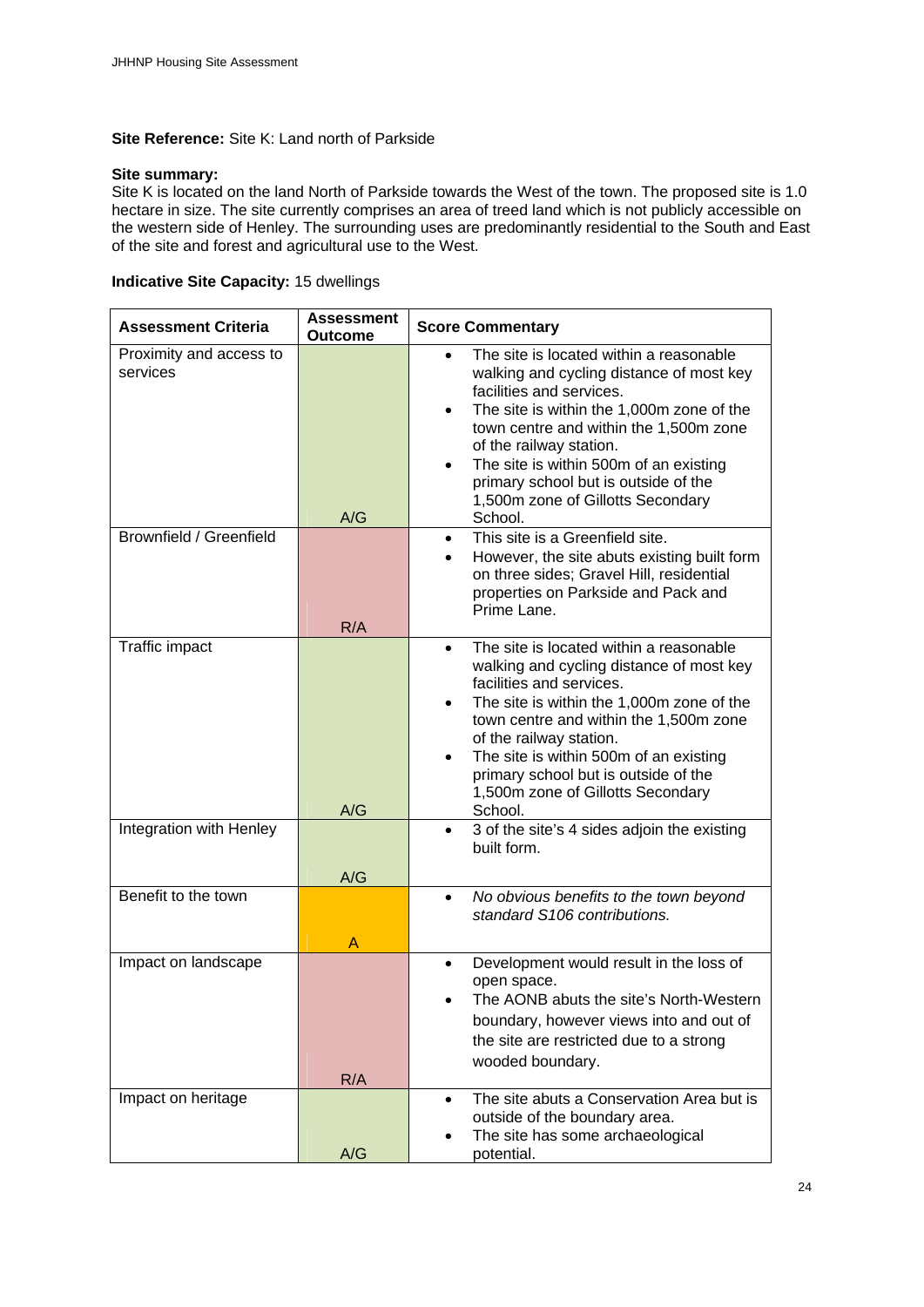| Impact on ecology | R/A | The site has no international, national or<br>$\bullet$<br>local biodiversity designations.<br>A blanket TPO covers the site<br>The wooded area will have some local<br>biodiversity value.<br>The site is in close proximity to ancient<br>$\bullet$<br>woodland to the north. |
|-------------------|-----|---------------------------------------------------------------------------------------------------------------------------------------------------------------------------------------------------------------------------------------------------------------------------------|
| Flood             |     | The site lies wholly within Environment<br>Agency Flood Risk Zone 1.                                                                                                                                                                                                            |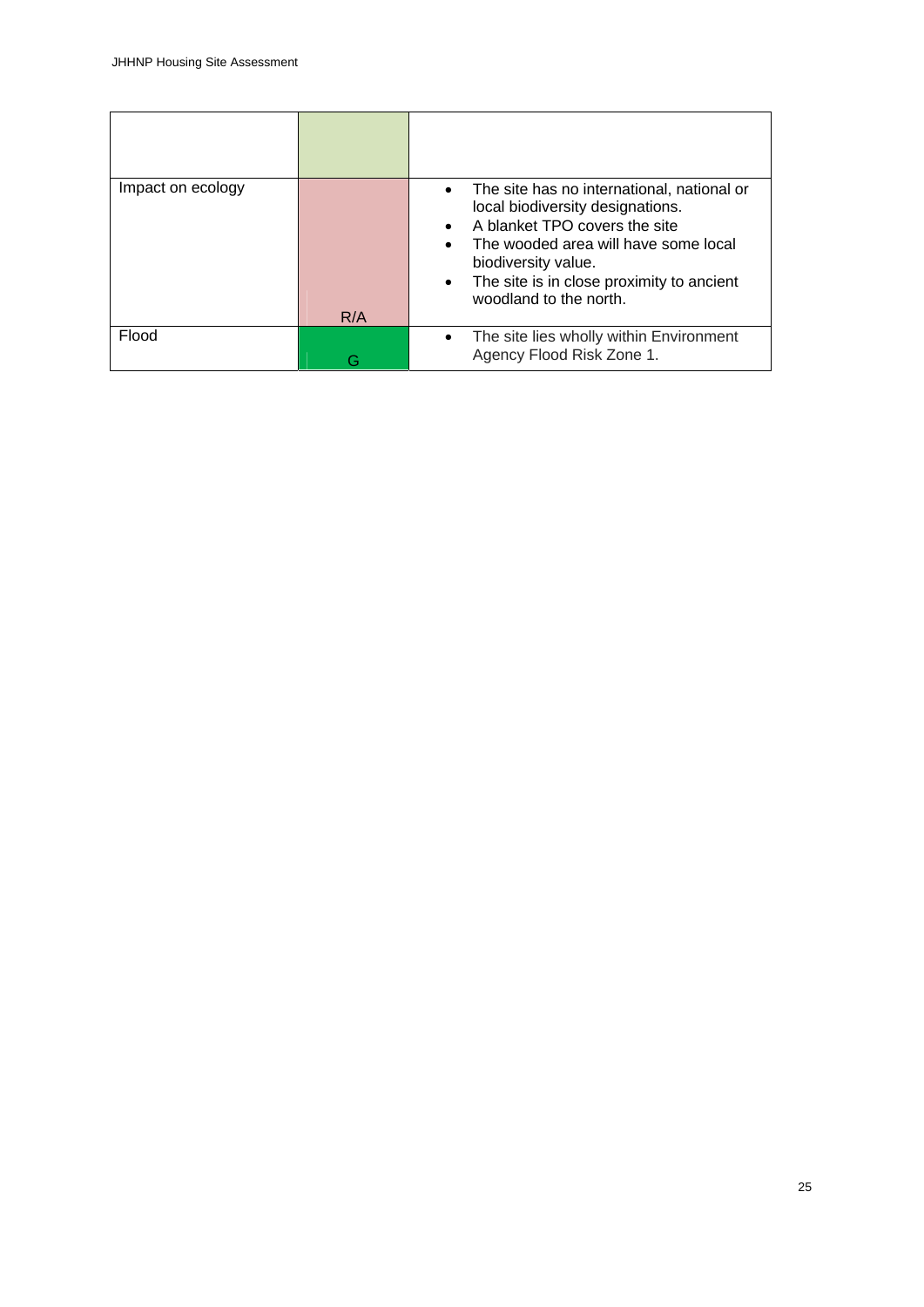#### **Site Reference:** Site L: Sheephouse Farm

#### **Site summary:**

Site L is located at Sheephouse Farm to the South-East of Henley. The proposed site is 1.0 hectare in size. The site is currently used as a private tennis court and grassland and is surrounded by fields to the North of the site, agricultural facilities to the South and tennis and field courts to the East.

|  |  | <b>Indicative Site Capacity: 25-30 dwellings</b> |
|--|--|--------------------------------------------------|
|--|--|--------------------------------------------------|

| <b>Assessment Criteria</b>          | <b>Assessment</b><br><b>Outcome</b> | <b>Score Commentary</b>                                                                                                                                                                                                                                                                                                                                                                                                             |
|-------------------------------------|-------------------------------------|-------------------------------------------------------------------------------------------------------------------------------------------------------------------------------------------------------------------------------------------------------------------------------------------------------------------------------------------------------------------------------------------------------------------------------------|
| Proximity and access to<br>services | R/A                                 | The site lies outside the 1,500m<br>$\bullet$<br>reasonable walking and cycling distance<br>to most key facilities and services.<br>The site is within the 1,000m zone of the<br>railway station, but outside the 1,500m<br>zone of the town centre.<br>It is not located within 500m from an<br>existing primary school.<br>The site is located outside the 1,500m<br>$\bullet$<br>zone of Gillotts Secondary School.              |
| <b>Brownfield / Greenfield</b>      | R/A                                 | The majority of site is on Greenfield land.<br>$\bullet$                                                                                                                                                                                                                                                                                                                                                                            |
| Traffic impact                      | R/A                                 | The site lies outside the 1,500m<br>$\bullet$<br>reasonable walking and cycling distance<br>to most key facilities and services.<br>The site is within the 1,000m zone of the<br>$\bullet$<br>railway station, but outside the 1,500m<br>zone of the town centre.<br>It is not located within 500m from an<br>existing primary school.<br>The site is located outside the 1,500m<br>$\bullet$<br>zone of Gillotts Secondary School. |
| Integration with Henley             | R/A                                 | 1 of the site's four sides adjoins the<br>$\bullet$<br>existing built form.                                                                                                                                                                                                                                                                                                                                                         |
| Benefit to the town                 | R/A                                 | No obvious benefits to the town beyond<br>$\bullet$<br>standard S106 contributions. Extends the<br>urban area of Henley towards Harpsden.                                                                                                                                                                                                                                                                                           |
| Impact on landscape                 | R/A                                 | The significant majority of the site is<br>$\bullet$<br>Greenfield land therefore the<br>development would result in the loss of<br>open space.                                                                                                                                                                                                                                                                                     |
| Impact on heritage                  | A/G                                 | There are no known archaeology or<br>$\bullet$<br>heritage assets on the site.<br>The site is not within close proximity to a<br>$\bullet$<br>Conservation Area.<br>The site does have some archaeological<br>potential.                                                                                                                                                                                                            |
| Impact on ecology                   | G/A                                 | The site has no international, national or<br>$\bullet$<br>local biodiversity designations.<br>The site comprises grassland and private                                                                                                                                                                                                                                                                                             |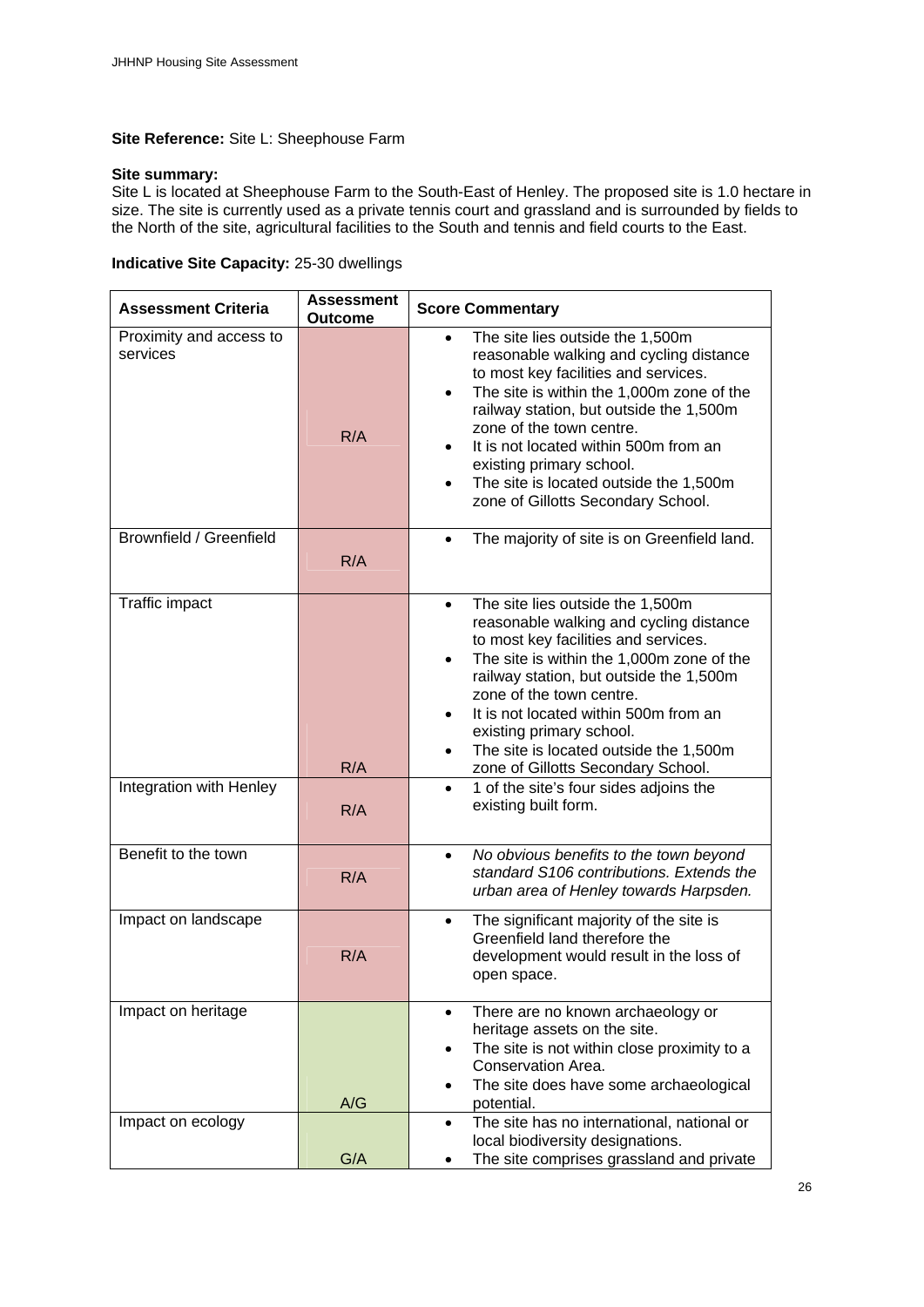|       | tennis courts which have low biodiversity<br>value or potential.            |
|-------|-----------------------------------------------------------------------------|
| Flood | The site lies wholly within Environment<br>Agency Flood Risk Zone 2 and 3b. |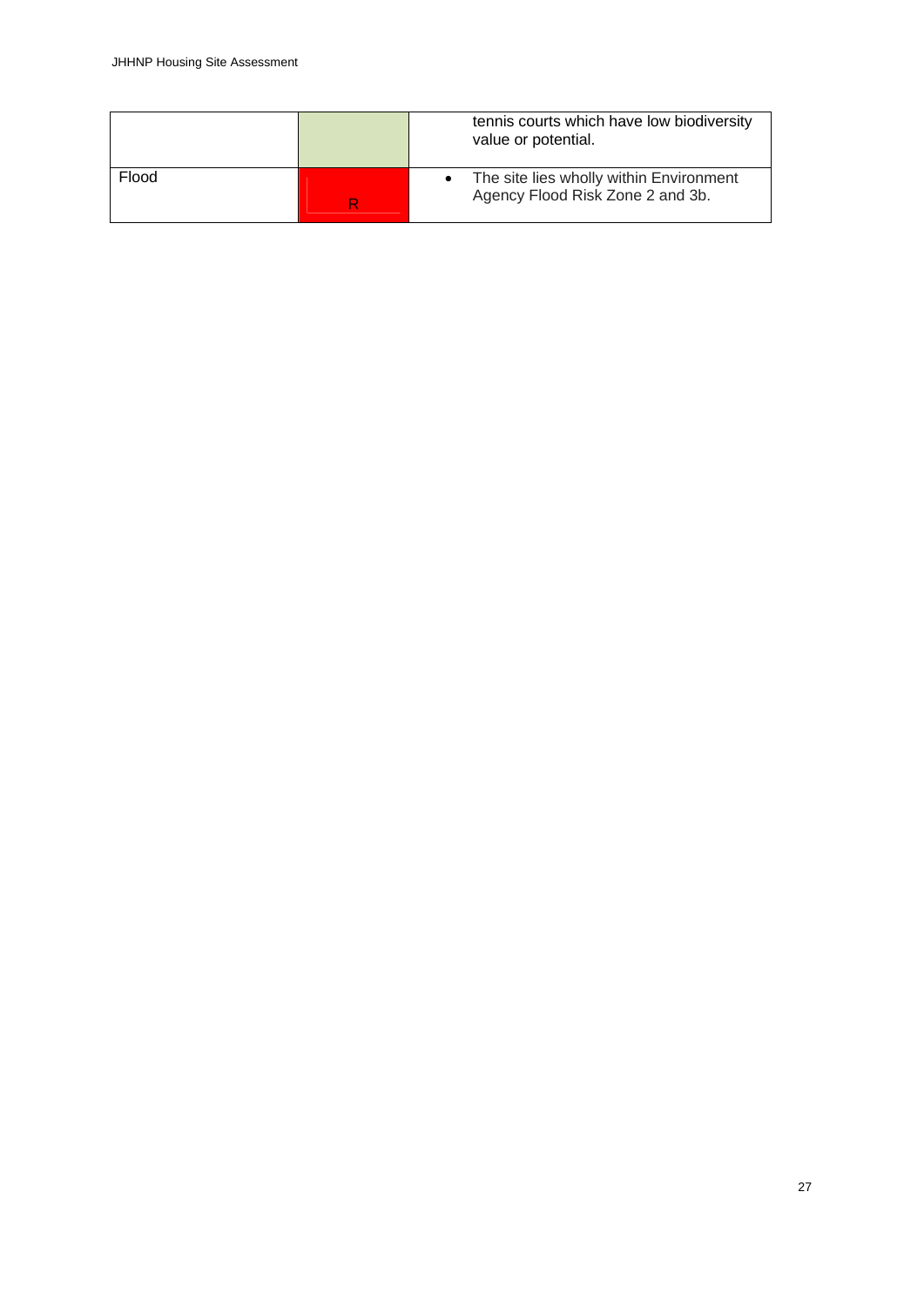#### **Site Reference:** Site M: Highlands Farm

#### **Site summary:**

Site M is located at Highlands Farm to the South-West of Henley. The proposed site is 33.6 hectares in size of which 7.5 being brownfield, being considered for development. The site is currently used for an employment use and the original farm and associated fields and buildings. The surrounding uses include limited residential areas to the North-East and agriculture to the East, West, North and South of the site.

#### **Indicative Site Capacity:** 190 dwellings

| <b>Assessment Criteria</b>          | <b>Assessment</b><br><b>Outcome</b> | <b>Score Commentary</b>                                                                                                                                                                                                                                                                                                                  |
|-------------------------------------|-------------------------------------|------------------------------------------------------------------------------------------------------------------------------------------------------------------------------------------------------------------------------------------------------------------------------------------------------------------------------------------|
| Proximity and access to<br>services | R/A                                 | The site is located away from key<br>$\bullet$<br>services and facilities in the town centre.<br>The site lies outside the 1,500m zone of<br>$\bullet$<br>the town centre and railway station.<br>The site is not within 500m of an existing<br>$\bullet$<br>primary school but is located within<br>1000m of Gillotts Secondary School. |
| <b>Brownfield / Greenfield</b>      | G                                   | The site area which will be used for<br>$\bullet$<br>development is on Brownfield land.                                                                                                                                                                                                                                                  |
| <b>Traffic impact</b>               | R/A                                 | The site is located away from key<br>$\bullet$<br>services and facilities in the town centre.<br>The site lies outside the 1,500m zone of<br>the town centre and railway station.<br>The site is not within 500m of an existing<br>$\bullet$<br>primary school but is located within<br>1000m of Gillotts Secondary School.              |
| Integration with Henley             | R                                   | 1 of the sites 4 sides abuts existing<br>$\bullet$<br>development but is outside of the existing<br>built form of Henley town.                                                                                                                                                                                                           |
| Benefit to the town                 | A/G                                 | Developer indicated that the site is able to<br>$\bullet$<br>provide some on site amenity including<br>community / retail hub.                                                                                                                                                                                                           |
| Impact on landscape                 | R/A                                 | The site is located within the AONB.<br>$\bullet$<br>However, the site is located on previously<br>developed land therefore has little<br>landscape character.                                                                                                                                                                           |
| Impact on heritage                  | R/A                                 | The site is not within close proximity to a<br>$\bullet$<br>Conservation Area.<br>However, there is a scheduled ancient<br>monument within Highlands Farm.                                                                                                                                                                               |
| Impact on ecology                   | A/G                                 | This site is a Brownfield site and therefore<br>$\bullet$<br>has low existing biodiversity value or<br>potential.<br>There is a SSSI adjacent to the site.                                                                                                                                                                               |
| Flood                               | G                                   | The site lies wholly within Environment<br>$\bullet$<br>Agency Flood Risk Zone 1.                                                                                                                                                                                                                                                        |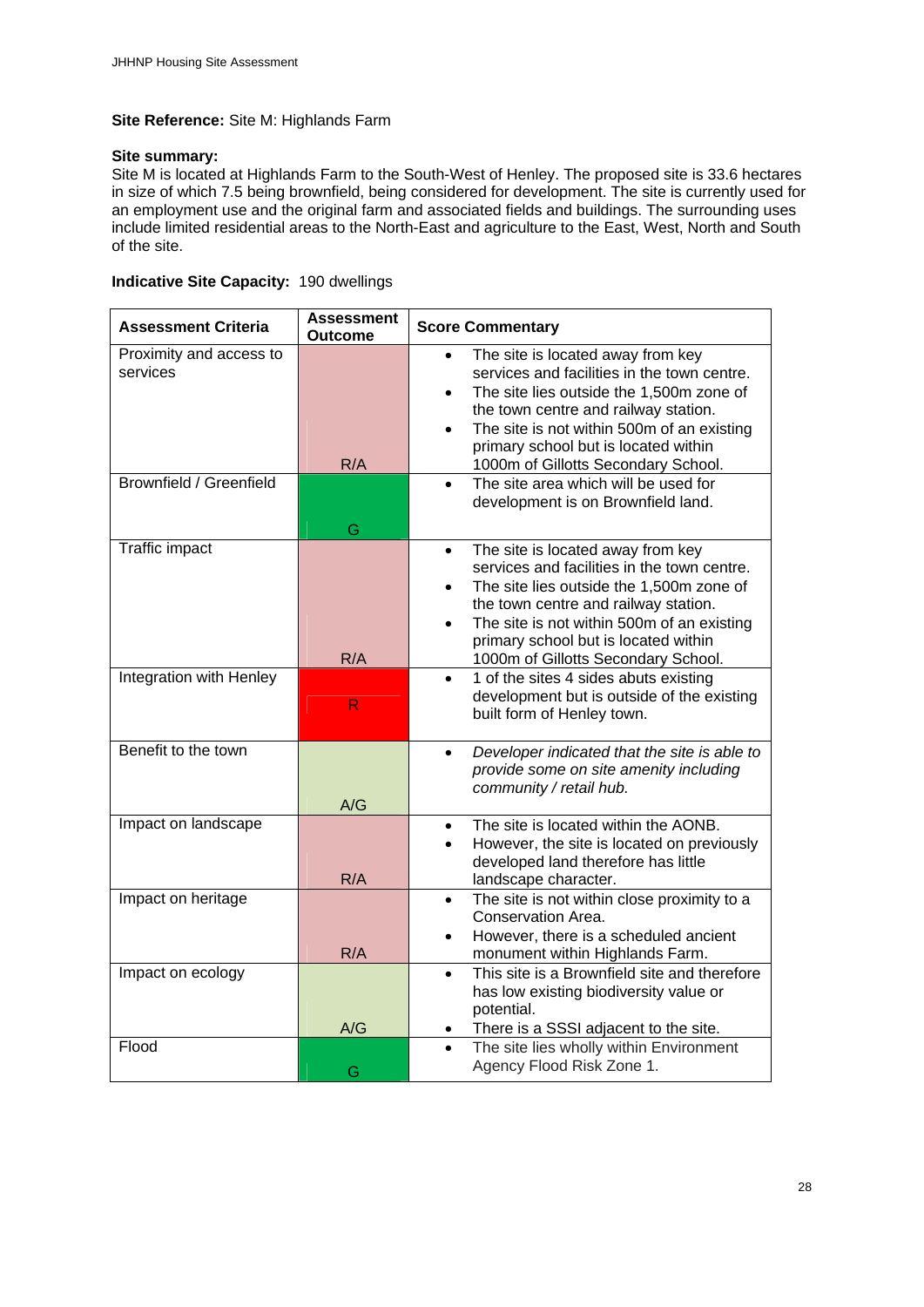#### **Site Reference:** Site N: Thames Farm

#### **Site summary:**

Site N on Thames Farm is located to the East of the A4155 road to the North-West of Shiplake. The proposed site is 5.65 hectares in size. The site currently comprises grassland and agricultural land. To the North of the site, beyond Upper Bolney Lane is a bungalow and a vacant garden centre that were once connected with Thames Farm. On the other side of Reading Road is the main built up area of Lower Shiplake.

#### **Indicative Site Capacity:** 114 residential dwellings

| <b>Assessment Criteria</b>          | <b>Assessment</b><br><b>Outcome</b> | <b>Score Commentary</b>                                                                                                                                                                                                                                                                                                                                                                                                     |
|-------------------------------------|-------------------------------------|-----------------------------------------------------------------------------------------------------------------------------------------------------------------------------------------------------------------------------------------------------------------------------------------------------------------------------------------------------------------------------------------------------------------------------|
| Proximity and access to<br>services | R/A                                 | The site is not located within a reasonable<br>$\bullet$<br>1,500m walking and cycling distance of<br>key community facilities and services.<br>The site lies outside the 1,500m zone of<br>Henley town centre.<br>The site is not within 500m of an existing<br>$\bullet$<br>primary school and is not within 1,500m of<br>a secondary school.<br>The site is within the 1,000m zone of a<br>$\bullet$<br>railway station. |
| Brownfield / Greenfield             | R                                   | The site is on Greenfield land.<br>$\bullet$<br>The site abuts built form on two sides at<br>Reading Road and a narrow lane.                                                                                                                                                                                                                                                                                                |
| Traffic impact                      | R/A                                 | The site is not located within a reasonable<br>$\bullet$<br>1,500m walking and cycling distance of<br>key community facilities and services.<br>The site lies outside the 1,500m zone of<br>$\bullet$<br>Henley town centre.<br>The site is not within 500m of an existing<br>$\bullet$<br>primary school and is not within 1,500m of<br>a secondary school.<br>The site is within the 1,000m zone of a<br>railway station. |
| Integration with Henley             | R.                                  | The site is on the edge of Shiplake.<br>$\bullet$                                                                                                                                                                                                                                                                                                                                                                           |
| Benefit to the town                 | R/A                                 | No obvious benefits to the town beyond<br>$\bullet$<br>standard S106 contributions. Extends<br>Shiplake urban area towards Henley.                                                                                                                                                                                                                                                                                          |
| Impact on landscape                 | R                                   | Development would result in the loss of<br>$\bullet$<br>open space.<br>The site falls within an area of Great<br>Landscape Value which is a national<br>designation.                                                                                                                                                                                                                                                        |
| Impact on heritage                  | G                                   | There are no known archaeology or<br>$\bullet$<br>heritage assets on the site.<br>The site is not within close proximity to a<br>Conservation Area.                                                                                                                                                                                                                                                                         |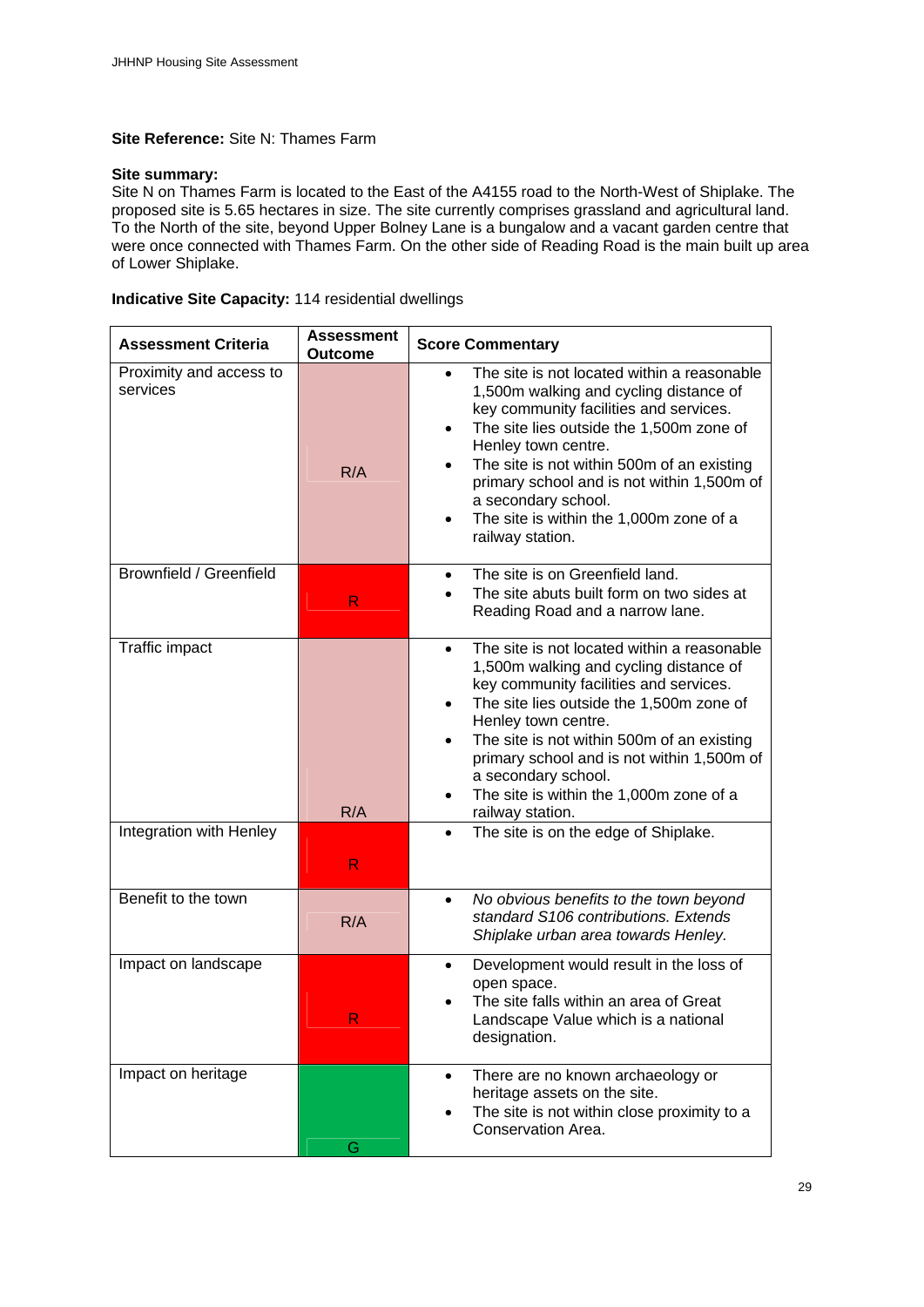| Impact on ecology |   | The site has no international, national or<br>local biodiversity designations.<br>The majority of the site consists of poor,<br>semi-improved grassland.<br>Existing biodiversity habitats within the<br>site include wooded bands along the<br>northern and eastern boundaries, in<br>addition to the hedgerow along the<br>western boundary.<br>None of these habitats are more notable<br>than at a local/site level. |
|-------------------|---|--------------------------------------------------------------------------------------------------------------------------------------------------------------------------------------------------------------------------------------------------------------------------------------------------------------------------------------------------------------------------------------------------------------------------|
|                   | A |                                                                                                                                                                                                                                                                                                                                                                                                                          |
| Flood             |   | The site lies wholly within Environment<br>Agency Flood Risk Zone 1.                                                                                                                                                                                                                                                                                                                                                     |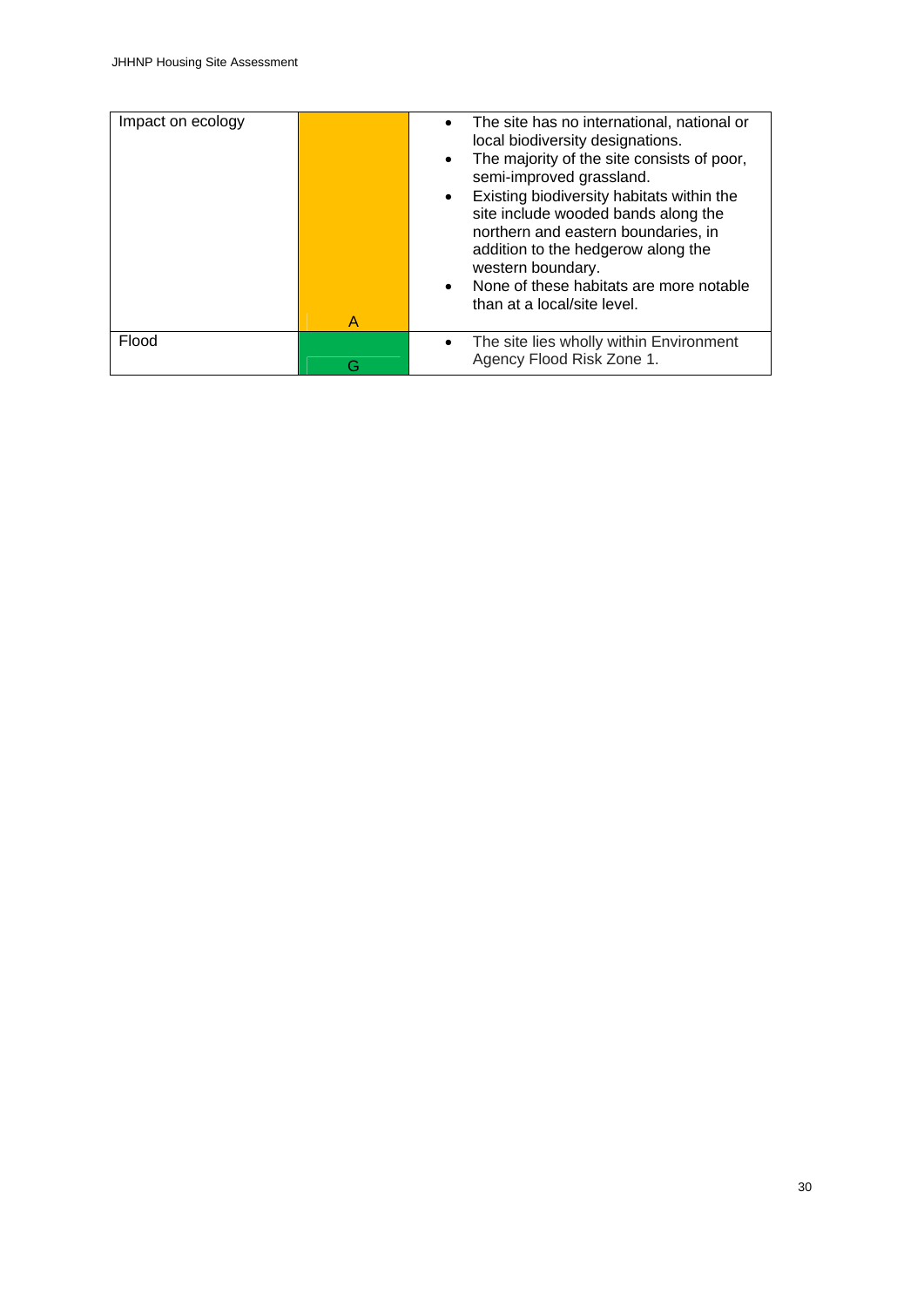#### **Site Reference:** Site P: Former Wyevale Garden Centre

#### **Site summary:**

Site P is the former Wyevale Garden Centre on Reading Road towards the North-West of Shiplake. The proposed site is 1.83 hectares in size. The site was previously used for a garden centre and is surrounded by forest to the North and agricultural land to the West.

### **Indicative Site Capacity:** 50-75 dwellings

| <b>Assessment Criteria</b>          | <b>Assessment</b><br><b>Outcome</b> | <b>Score Commentary</b>                                                                                                                                                                                                                                                                                                                                                                                        |
|-------------------------------------|-------------------------------------|----------------------------------------------------------------------------------------------------------------------------------------------------------------------------------------------------------------------------------------------------------------------------------------------------------------------------------------------------------------------------------------------------------------|
| Proximity and access to<br>services | R/A                                 | The site is not located within a reasonable<br>$\bullet$<br>1,500m walking and cycling distance of<br>key community facilities and services.<br>The site lies outside the 1,500m zone of<br>Henley town centre.<br>The site is not within 500m of an existing<br>primary school and is not within 1,500m of<br>a secondary school.<br>The site is within the 1,000m zone of a<br>railway station.              |
| Brownfield / Greenfield             | G                                   | This site is currently derelict Brownfield<br>$\bullet$<br>land.                                                                                                                                                                                                                                                                                                                                               |
| Traffic impact                      | R/A                                 | The site is not located within a reasonable<br>$\bullet$<br>1,500m walking and cycling distance of<br>key community facilities and services.<br>The site lies outside the 1,500m zone of<br>Henley town centre.<br>The site is not within 500m of an existing<br>$\bullet$<br>primary school and is not within 1,500m of<br>a secondary school.<br>The site is within the 1,000m zone of a<br>railway station. |
| Integration with Henley             | R                                   | The site in on the edge of Shiplake.<br>$\bullet$                                                                                                                                                                                                                                                                                                                                                              |
| Benefit to the town                 | R/A                                 | No obvious benefits to the town beyond<br>$\bullet$<br>standard S106 contributions.                                                                                                                                                                                                                                                                                                                            |
| Impact on landscape                 | G                                   | The site is located on previously<br>$\bullet$<br>developed land therefore has little<br>landscape character.                                                                                                                                                                                                                                                                                                  |
| Impact on heritage                  | G                                   | There are no known archaeology or<br>heritage assets on the site.<br>The site is not within close proximity to a<br>Conservation Area.                                                                                                                                                                                                                                                                         |
| Impact on ecology                   | A/G                                 | The site does not have any international,<br>$\bullet$<br>national or local biodiversity designations.<br>As a previously developed land the site<br>$\bullet$<br>has low biodiversity value.<br>However, the dilapidated buildings could<br>$\bullet$<br>have some local biodiversity value.                                                                                                                  |
| Flood                               | G                                   | The site lies wholly within Environment<br>$\bullet$<br>Agency Flood Risk Zone 1.                                                                                                                                                                                                                                                                                                                              |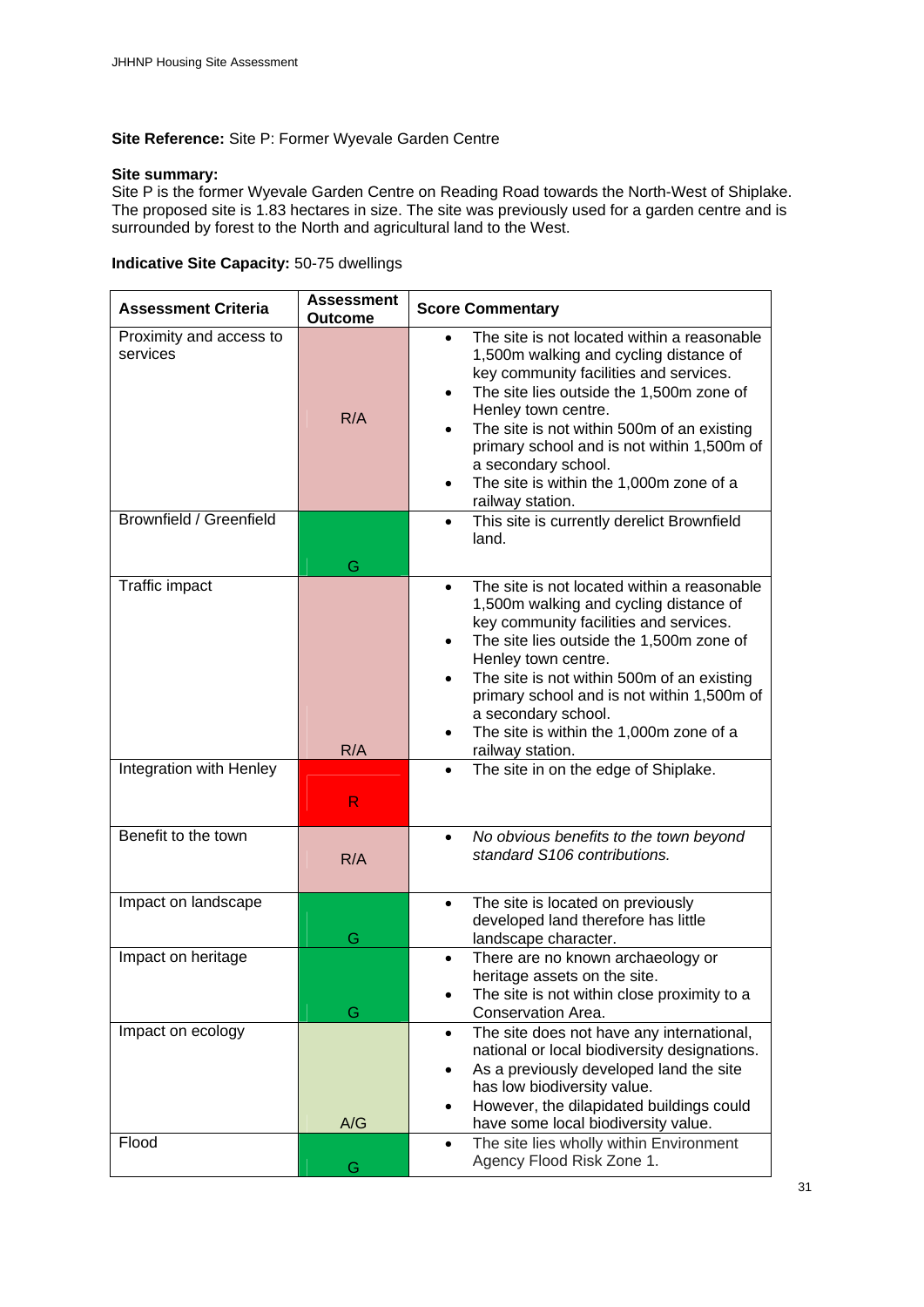#### **Site Reference:** Site Q: Mount Ida

#### **Site summary:**

Site Q is located at Mount Ida on Reading Road towards the North of Shiplake. The proposed site is 0.78 hectares in size. The site comprises a residential dwelling with a large garden and surrounding uses include residential dwellings to the East and South and agricultural land to the North of the site.

|  |  | <b>Indicative Site Capacity: 15-25 homes</b> |  |  |
|--|--|----------------------------------------------|--|--|
|--|--|----------------------------------------------|--|--|

| <b>Assessment Criteria</b>          | <b>Assessment</b><br><b>Outcome</b> | <b>Score Commentary</b>                                                                                                                                                                                                                                                                                                                                                                           |
|-------------------------------------|-------------------------------------|---------------------------------------------------------------------------------------------------------------------------------------------------------------------------------------------------------------------------------------------------------------------------------------------------------------------------------------------------------------------------------------------------|
| Proximity and access to<br>services | R/A                                 | The site is not located within a reasonable<br>$\bullet$<br>1,500m walking and cycling distance of<br>key community facilities and services.<br>The site lies outside the 1,500m zone of<br>Henley town centre.<br>The site is not within 500m of an existing<br>primary school and is not within 1,500m of<br>a secondary school.<br>The site is within the 1,000m zone of a<br>railway station. |
| Brownfield / Greenfield             | R/A                                 | The site includes a residential garden on<br>$\bullet$<br>Greenfield land and a residential dwelling<br>on Brownfield land.                                                                                                                                                                                                                                                                       |
| Traffic impact                      | R/A                                 | The site is within the 1,000m zone of a<br>$\bullet$<br>railway station<br>However, the site does not have good<br>walking and cycling accessibility to<br>Henley town centre or other key local<br>services and facilities.<br>The site is not within 500m of an existing<br>primary school and is not within 1,500m of<br>a secondary school.                                                   |
| Integration with Henley             | R                                   | The site is on the edge of Shiplake.<br>$\bullet$                                                                                                                                                                                                                                                                                                                                                 |
| Benefit to the town                 | R/A                                 | No obvious benefits to the town beyond<br>$\bullet$<br>standard S106 contributions.                                                                                                                                                                                                                                                                                                               |
| Impact on landscape                 | A                                   | The site is a residential garden therefore<br>$\bullet$<br>development would result in the loss of<br>open space.<br>The site falls within an area of Great<br>Landscape Value which is a national<br>designation.<br>However, part of the site is located on<br>previously developed land therefore has<br>little landscape character.                                                           |
| Impact on heritage                  | G                                   | There are no known archaeology or<br>$\bullet$<br>heritage assets on the site.<br>The site is not within close proximity to a<br>Conservation Area.                                                                                                                                                                                                                                               |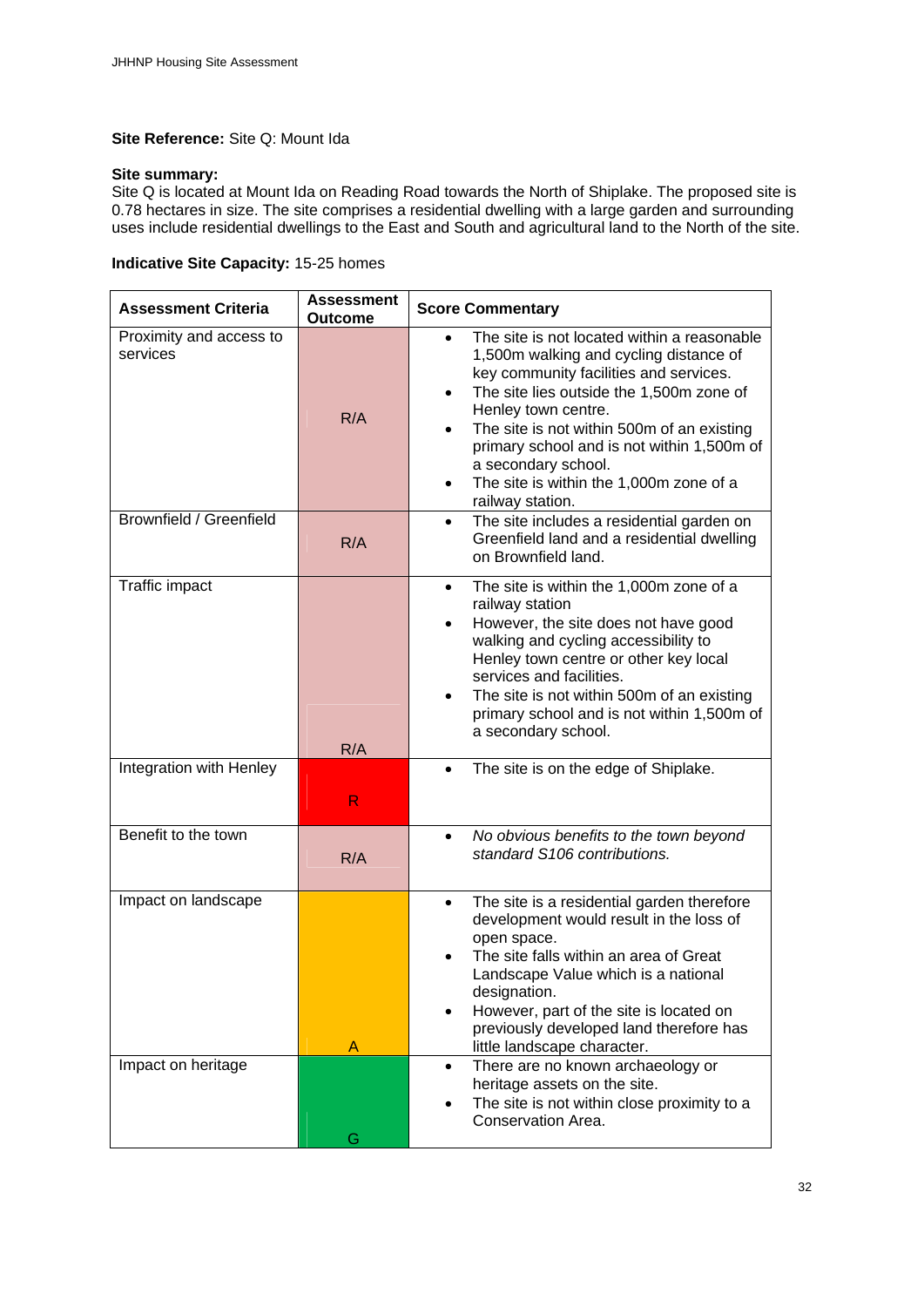| Impact on ecology |     | The site does not have any international,<br>national or local biodiversity designations.<br>The residential garden is likely to have<br>some local biodiversity value. |
|-------------------|-----|-------------------------------------------------------------------------------------------------------------------------------------------------------------------------|
|                   | A/G |                                                                                                                                                                         |
| Flood             | G   | The site lies wholly within Environment<br>Agency Flood Risk Zone 1.                                                                                                    |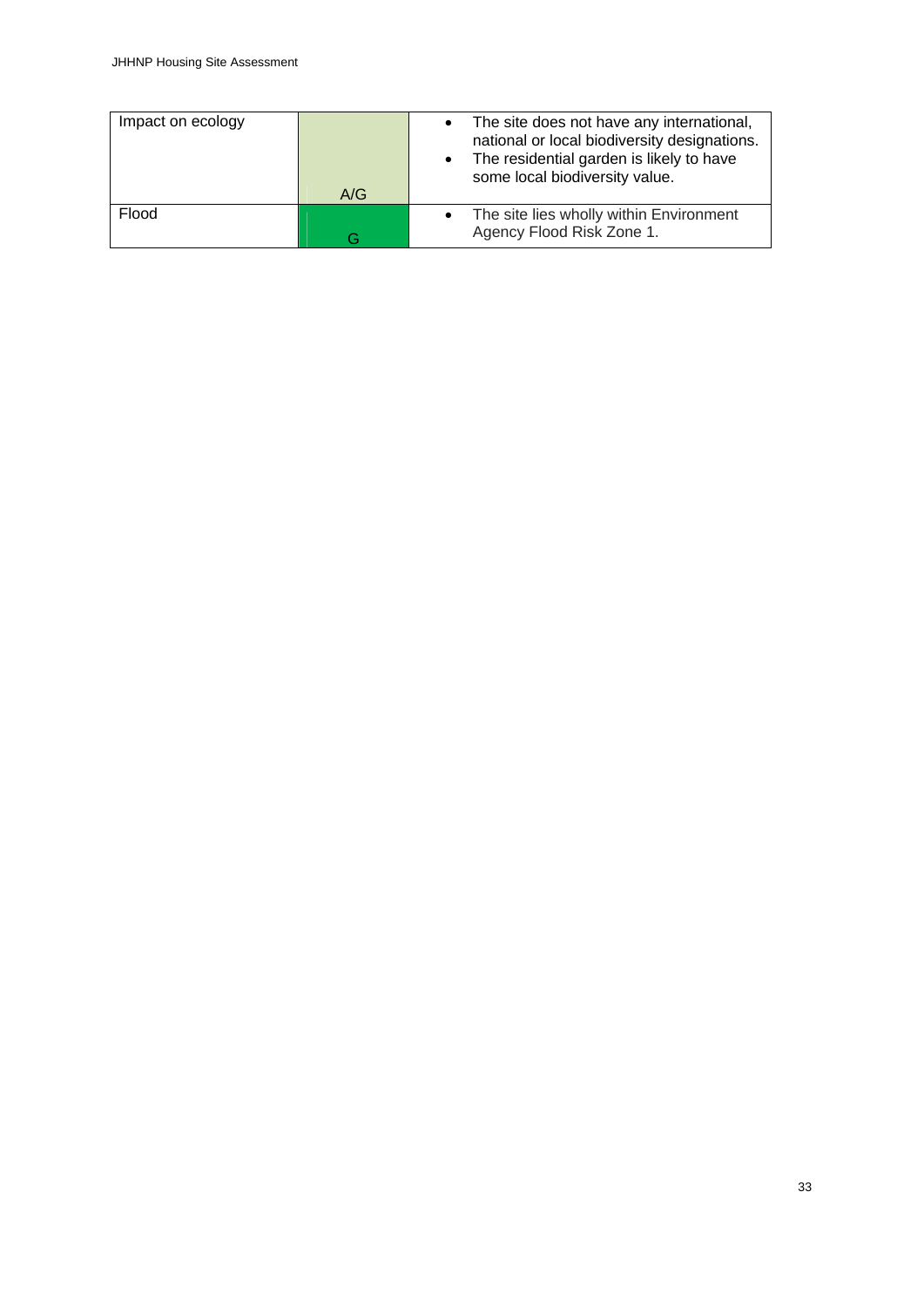#### **Site Reference:** Site R: Waterman's Spinney

#### **Site summary:**

Site R is located towards the South-East of Henley. The proposed site is 1.66 hectares in size. The site is currently wooded and surrounding uses include allotments to the East, agricultural fields to the South, residential properties to the West and playing fields to the North.

| Indicative Site Capacity: 40-55 dwellings |  |  |  |
|-------------------------------------------|--|--|--|
|                                           |  |  |  |

| <b>Assessment Criteria</b>          | <b>Assessment</b><br><b>Outcome</b> | <b>Score Commentary</b>                                                                                                                                                                                                                                                                                                                                                       |
|-------------------------------------|-------------------------------------|-------------------------------------------------------------------------------------------------------------------------------------------------------------------------------------------------------------------------------------------------------------------------------------------------------------------------------------------------------------------------------|
| Proximity and access to<br>services | A                                   | The site is located within reasonable<br>walking and cycling distance to most key<br>facilities and services.<br>The site is located within 1,500m of the<br>town centre.<br>The site is within 1,000m of the train<br>station.<br>The site is not within 500m of the nearest<br>existing primary school and is not within<br>1500m of Gillots Secondary School.              |
| Brownfield / Greenfield             | R                                   | The site is on Greenfield land.<br>$\bullet$<br>The site abuts existing built form on one<br>side on the residential properties along<br>Harpsden Way.                                                                                                                                                                                                                        |
| Traffic impact                      | A                                   | The site is located within reasonable<br>$\bullet$<br>walking and cycling distance to most key<br>facilities and services.<br>The site is located within 1,500m of the<br>town centre.<br>The site is within 1,000m of the train<br>station.<br>The site is not within 500m of the nearest<br>existing primary school and is not within<br>1500m of Gillots Secondary School. |
| Integration with Henley             | R/A                                 | 1 of the site's 4 sides adjoins the existing<br>$\bullet$<br>built form.                                                                                                                                                                                                                                                                                                      |
| Benefit to the town                 | Α                                   | No obvious benefits to the town beyond<br>$\bullet$<br>standard S106 contributions. Loss of<br>amenity for residents who visit the site.                                                                                                                                                                                                                                      |
| Impact on landscape                 | R/A                                 | The site is Greenfield and development<br>$\bullet$<br>would result in the loss of an area of<br>woodland which is informally used as<br>open space.                                                                                                                                                                                                                          |
| Impact on heritage                  | G                                   | There are no known archaeology or<br>$\bullet$<br>heritage assets on the site.<br>The site is not within close proximity to a<br>Conservation Area.                                                                                                                                                                                                                           |
| Impact on ecology                   | R/A                                 | The site does not have any international,<br>٠<br>national or local biodiversity designations.<br>However, the site is extensively covered                                                                                                                                                                                                                                    |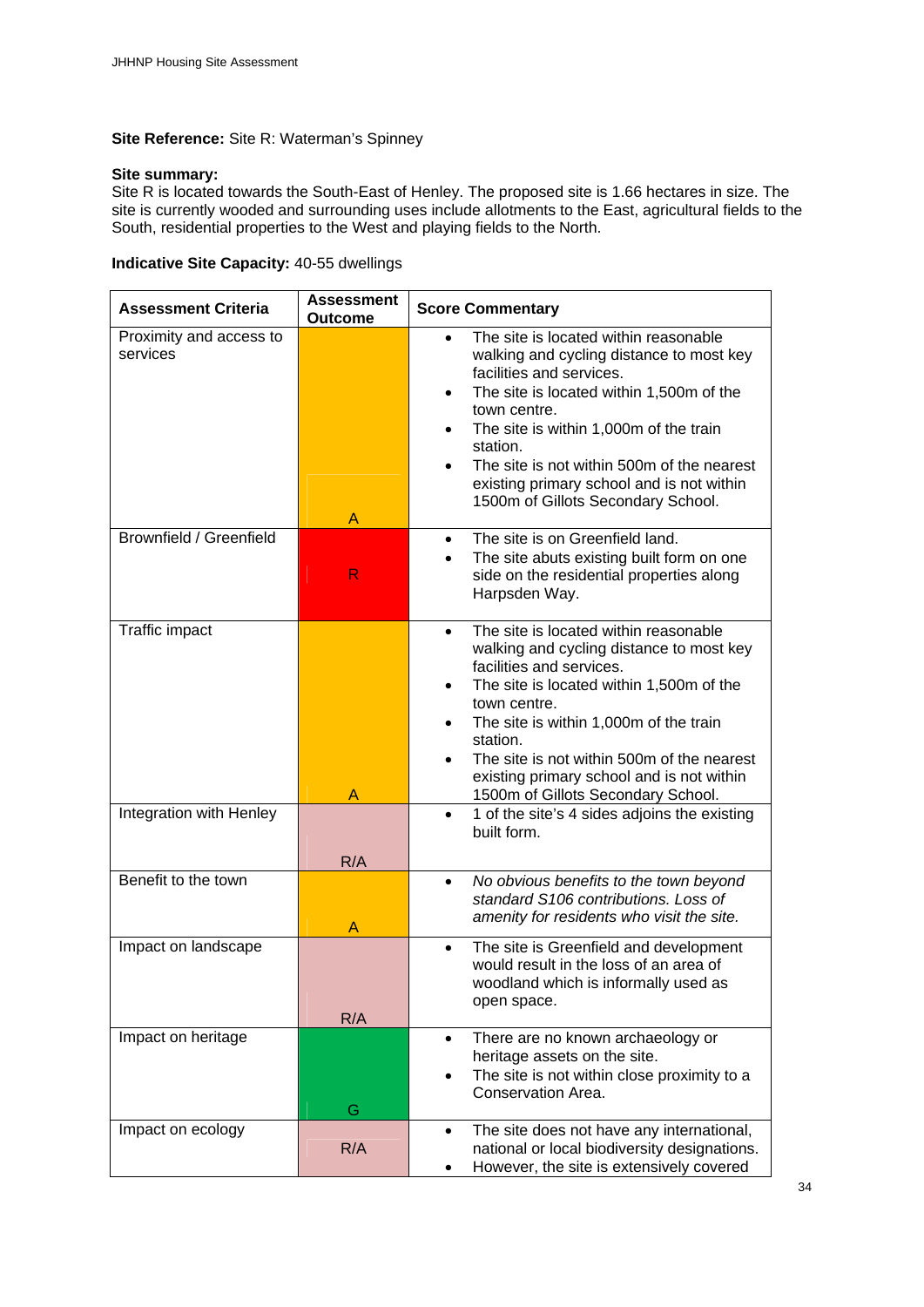|       | by dense and mature woodland.<br>The site has significant local biodiversity<br>value. |
|-------|----------------------------------------------------------------------------------------|
| Flood | The site lies wholly within Environment<br>Agency Flood Risk Zone 1.                   |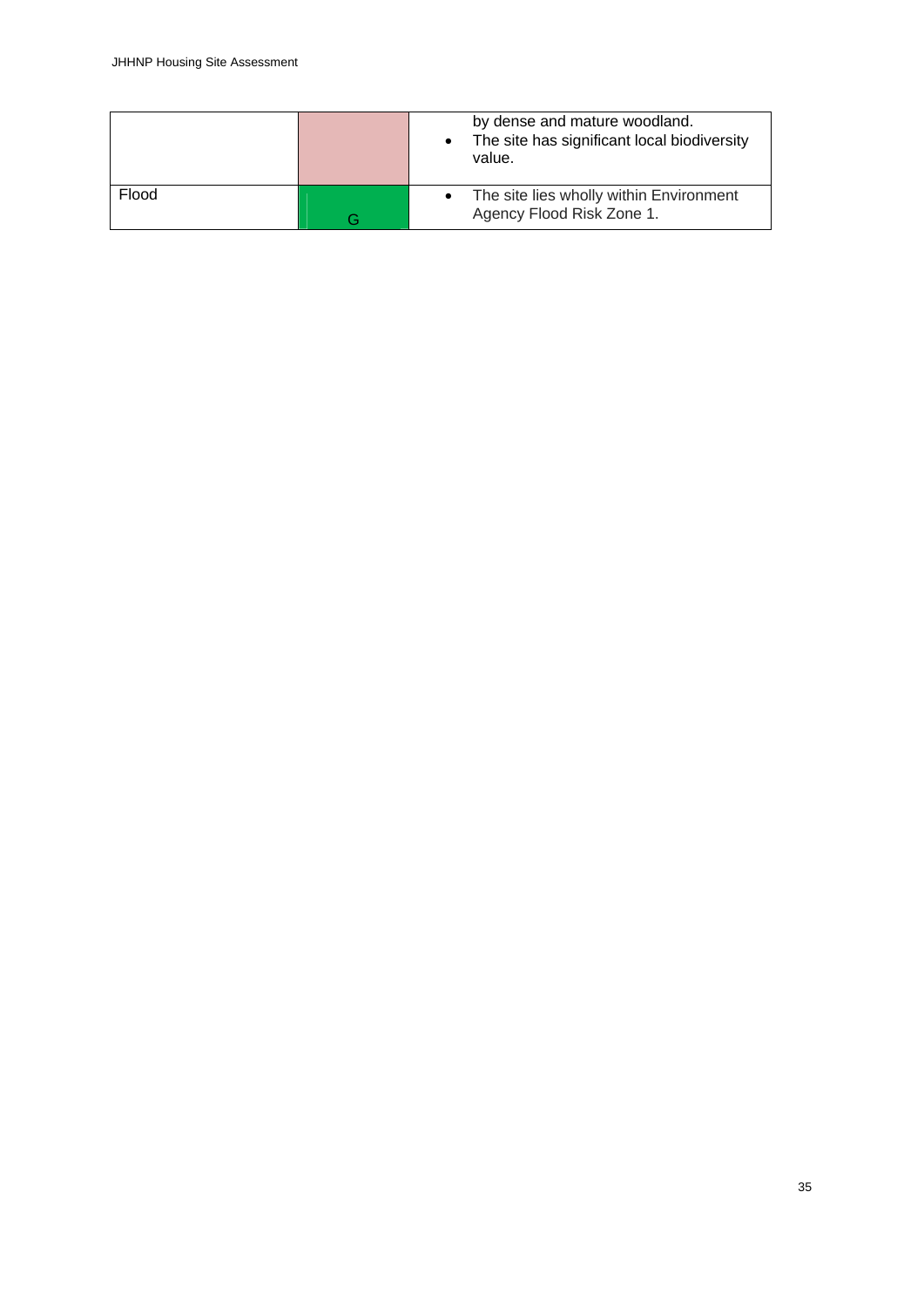#### **Site Reference:** Site U: Wilkins Removals

#### **Site summary:**

Site U is located at 9-11 Deansfield Avenue in the centre of Henley. The proposed site is 0.33 hectares in size. The site is currently used for a furniture removal business and is surrounded by residential properties and rear gardens to the North and West of the site. Henley College is in close proximity to the North-East of the site.

#### **Indicative Site Capacity:** 10-17 dwellings

| <b>Assessment Criteria</b> | <b>Assessment</b><br><b>Outcome</b> | <b>Score Commentary</b>                                            |
|----------------------------|-------------------------------------|--------------------------------------------------------------------|
| Proximity and access to    |                                     | The site is well located for walking and<br>$\bullet$              |
| services                   |                                     | cycling to most key facilities and services.                       |
|                            |                                     | The site is located within the 500m zone                           |
|                            |                                     | of the town centre and nearest existing                            |
|                            |                                     | primary school.                                                    |
|                            |                                     |                                                                    |
|                            |                                     | The site is also within the 1,000m zone of<br>the railway station. |
|                            |                                     | The site is located outside of the 1,500m<br>$\bullet$             |
|                            | A/G                                 | zone of Gillots Secondary School.                                  |
| Brownfield / Greenfield    |                                     | The site is on Brownfield land located<br>$\bullet$                |
|                            |                                     | within the existing urban area of Henley.                          |
|                            | G                                   |                                                                    |
| Traffic impact             |                                     | The site is well located for walking and<br>$\bullet$              |
|                            |                                     | cycling to most key facilities and services.                       |
|                            |                                     | The site is located within the 500m zone                           |
|                            |                                     | of the town centre and nearest existing                            |
|                            |                                     | primary school.                                                    |
|                            |                                     | The site is also within the 1,000m zone of                         |
|                            |                                     | the railway station.                                               |
|                            |                                     | The site is located outside of the 1,500m<br>$\bullet$             |
|                            | A/G                                 | zone of Gillots Secondary School.                                  |
| Integration with Henley    |                                     | 4 of the site's 4 sides adjoin the existing<br>$\bullet$           |
|                            |                                     | built form.                                                        |
|                            | G                                   |                                                                    |
| Benefit to the town        |                                     |                                                                    |
|                            |                                     | No obvious benefits to the town beyond<br>$\bullet$                |
|                            |                                     | standard S106 contributions.                                       |
|                            | A/G                                 |                                                                    |
| Impact on landscape        |                                     | The site is located on previously<br>$\bullet$                     |
|                            |                                     | developed land therefore has little                                |
|                            | G                                   | landscape character.                                               |
| Impact on heritage         |                                     | There are no known archaeology or<br>$\bullet$                     |
|                            |                                     | heritage assets on the site.                                       |
|                            |                                     | The site is not within close proximity to a                        |
|                            | G                                   | Conservation Area.                                                 |
| Impact on ecology          |                                     | This site is a brownfield site and therefore<br>$\bullet$          |
|                            |                                     | has low existing biodiversity value or                             |
|                            | G                                   | potential.                                                         |
| Flood                      |                                     | The site lies wholly within Environment<br>$\bullet$               |
|                            | G                                   | Agency Flood Risk Zone 1.                                          |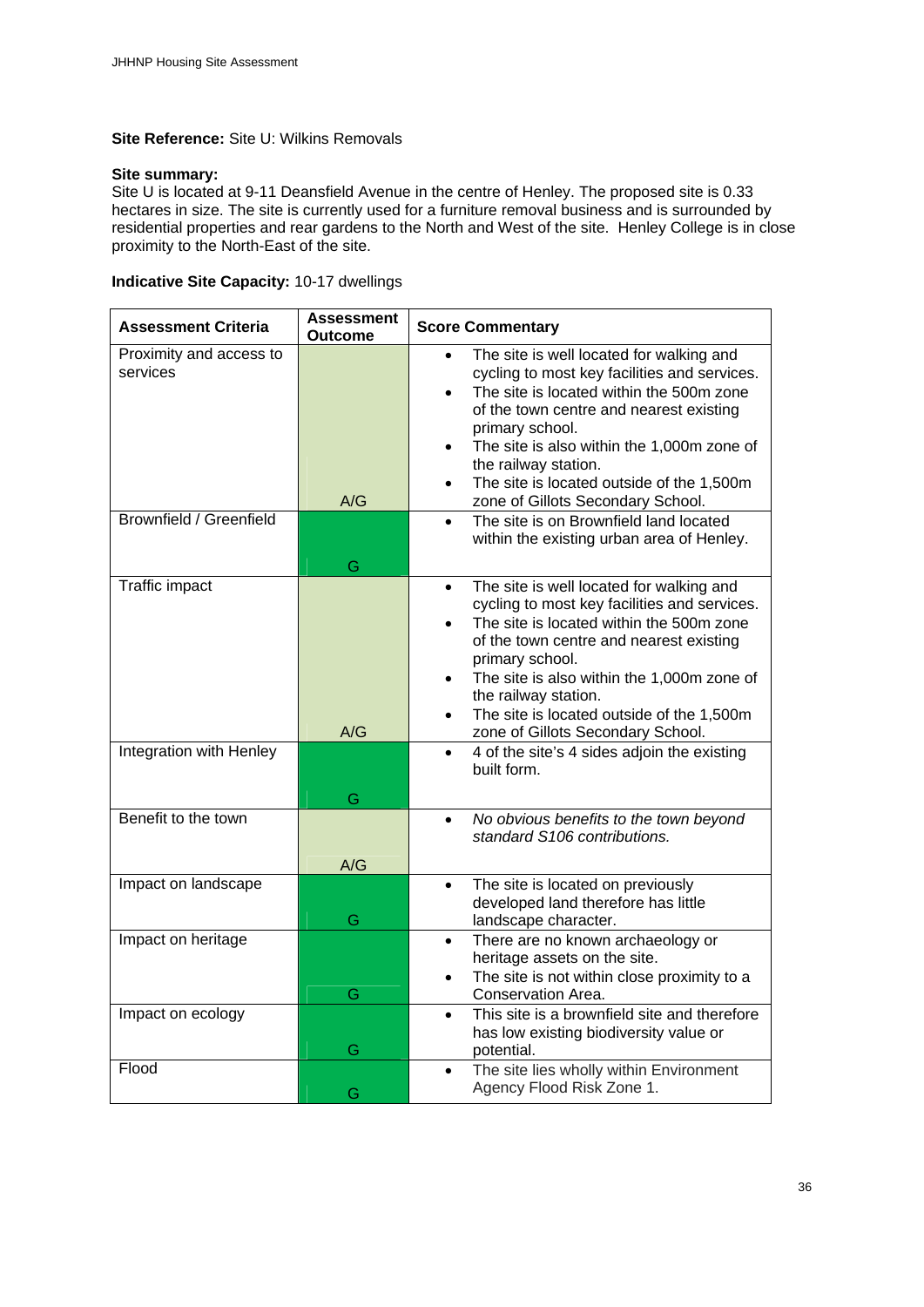#### **Site Reference:** Site V: TA Centre

#### **Site summary:**

Site V is located on Friday Street towards the East of Henley town. The proposed site is 0.161 hectares in size. The site was previously used as a TA Centre which continues to be used as a Cadet Unit. The surrounding uses consist of predominantly residential properties to the East, South and West of the site.

#### **Indicative Site Capacity:** 4-8 dwellings

| <b>Assessment Criteria</b>          | <b>Assessment</b><br><b>Outcome</b> | <b>Score Commentary</b>                                                                                                                                                                                                                                                                                                                                                 |
|-------------------------------------|-------------------------------------|-------------------------------------------------------------------------------------------------------------------------------------------------------------------------------------------------------------------------------------------------------------------------------------------------------------------------------------------------------------------------|
| Proximity and access to<br>services | A/G                                 | The site is well located for walking and<br>$\bullet$<br>cycling to most key facilities and services.<br>The site is located within the 500m zone<br>of the town centre and nearest existing<br>primary school.<br>The site is also within the 1,000m zone of<br>the railway station.<br>The site is located outside of the 1,500m<br>zone of Gillots Secondary School. |
| Brownfield / Greenfield             | G                                   | The site is on Brownfield land located<br>$\bullet$<br>within the existing urban area of Henley.                                                                                                                                                                                                                                                                        |
| <b>Traffic impact</b>               |                                     | The site is well located for walking and<br>$\bullet$<br>cycling to most key facilities and services.<br>The site is located within the 500m zone<br>of the town centre and nearest existing<br>primary school.<br>The site is also within the 1,000m zone of<br>the railway station.<br>The site is located outside of the 1,500m                                      |
| Integration with Henley             | A/G<br>G                            | zone of Gillots Secondary School.<br>4 of the site's 4 sides adjoin the existing<br>built form.                                                                                                                                                                                                                                                                         |
| Benefit to the town                 | A/G                                 | No obvious benefits to the town beyond<br>$\bullet$<br>standard S106 contributions.                                                                                                                                                                                                                                                                                     |
| Impact on landscape                 | G                                   | The site is located on previously<br>$\bullet$<br>developed land therefore has little<br>landscape character.                                                                                                                                                                                                                                                           |
| Impact on heritage                  | А                                   | The site is located within a Conservation<br>$\bullet$<br>Area and is located within a Burgage Plot.<br>There are Listed Buildings abutting the<br>site to the West and adjacent the site to<br>the North.                                                                                                                                                              |
| Impact on ecology                   | G                                   | This site is a brownfield site and therefore<br>$\bullet$<br>low existing biodiversity.                                                                                                                                                                                                                                                                                 |
| Flood                               | G                                   | The site lies wholly within Environment<br>$\bullet$<br>Agency Flood Risk Zone 1.                                                                                                                                                                                                                                                                                       |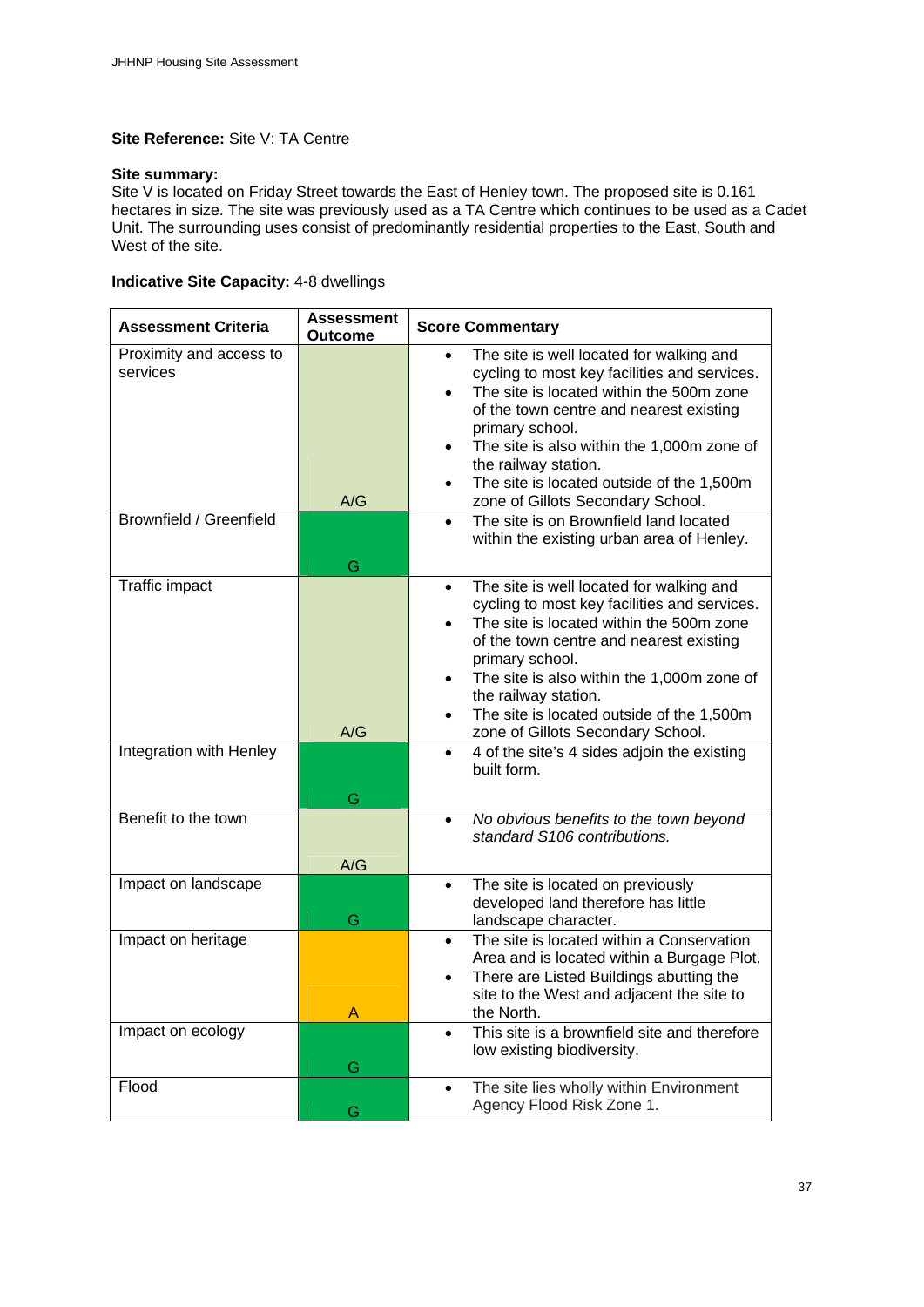#### **Site Reference:** Site X: Henley Youth Centre

#### **Site summary:**

Henley Youth Centre is located in a central location in Henley towards the north of the town. The proposed site is 0.33 hectares in size. The site comprises a Youth Centre, a concrete raft which is remaining from a previous educational building, and open land to the rear. The site is surrounded by Wilkins Removals to the north, Henley College to the east, Thames Water functional property to the west, and a bridleway to the south-west.

#### **Indicative Site Capacity:** 31 dwellings

| <b>Assessment Criteria</b>          | <b>Assessment</b><br><b>Outcome</b> | <b>Score Commentary</b>                                                                                                                                                                                                                                                                                                                                               |
|-------------------------------------|-------------------------------------|-----------------------------------------------------------------------------------------------------------------------------------------------------------------------------------------------------------------------------------------------------------------------------------------------------------------------------------------------------------------------|
| Proximity and access to<br>services | A/G                                 | The site is well located for walking and<br>$\bullet$<br>cycling to most key facilities and services.<br>The site is located within the 500m zone<br>of the town centre and within 500m of two<br>primary schools.<br>It is also within the 1,000m zone of the<br>railway station.<br>The site is located outside of the 1,500m<br>zone of Gillotts Secondary School. |
| <b>Brownfield / Greenfield</b>      | G                                   | The site is Brownfield land within the<br>existing urban area of Henley.                                                                                                                                                                                                                                                                                              |
| Traffic impact                      |                                     | The site is within walking distance of the<br>$\bullet$<br>town centre.<br>The site is located within the 500m zone<br>of the town centre and nearest existing<br>primary school.<br>The site is also within the 1,000m zone of<br>the railway station.<br>The site is located outside of the 1,500m<br>zone of Gillotts Secondary School.                            |
|                                     | A/G                                 |                                                                                                                                                                                                                                                                                                                                                                       |
| Integration with Henley             | G                                   | 4 of the site's 4 sides adjoin the existing<br>$\bullet$<br>urban area of the town.                                                                                                                                                                                                                                                                                   |
| Benefit to the town                 |                                     | N/A                                                                                                                                                                                                                                                                                                                                                                   |
| Impact on landscape                 | G                                   | The site is located on previously<br>developed land therefore has little<br>landscape character.                                                                                                                                                                                                                                                                      |
| Impact on heritage                  | G                                   | There are no known archaeological or<br>heritage assets within the site or within<br>the near vicinity of the site.<br>The site is not within the Conservation<br>Area                                                                                                                                                                                                |
| Impact on ecology                   | G                                   | This site is a Brownfield site and therefore<br>has low existing biodiversity value or<br>potential.                                                                                                                                                                                                                                                                  |
| Flood                               | G                                   | The site lies wholly within Environment<br>$\bullet$<br>Agency Flood Risk Zone 1.                                                                                                                                                                                                                                                                                     |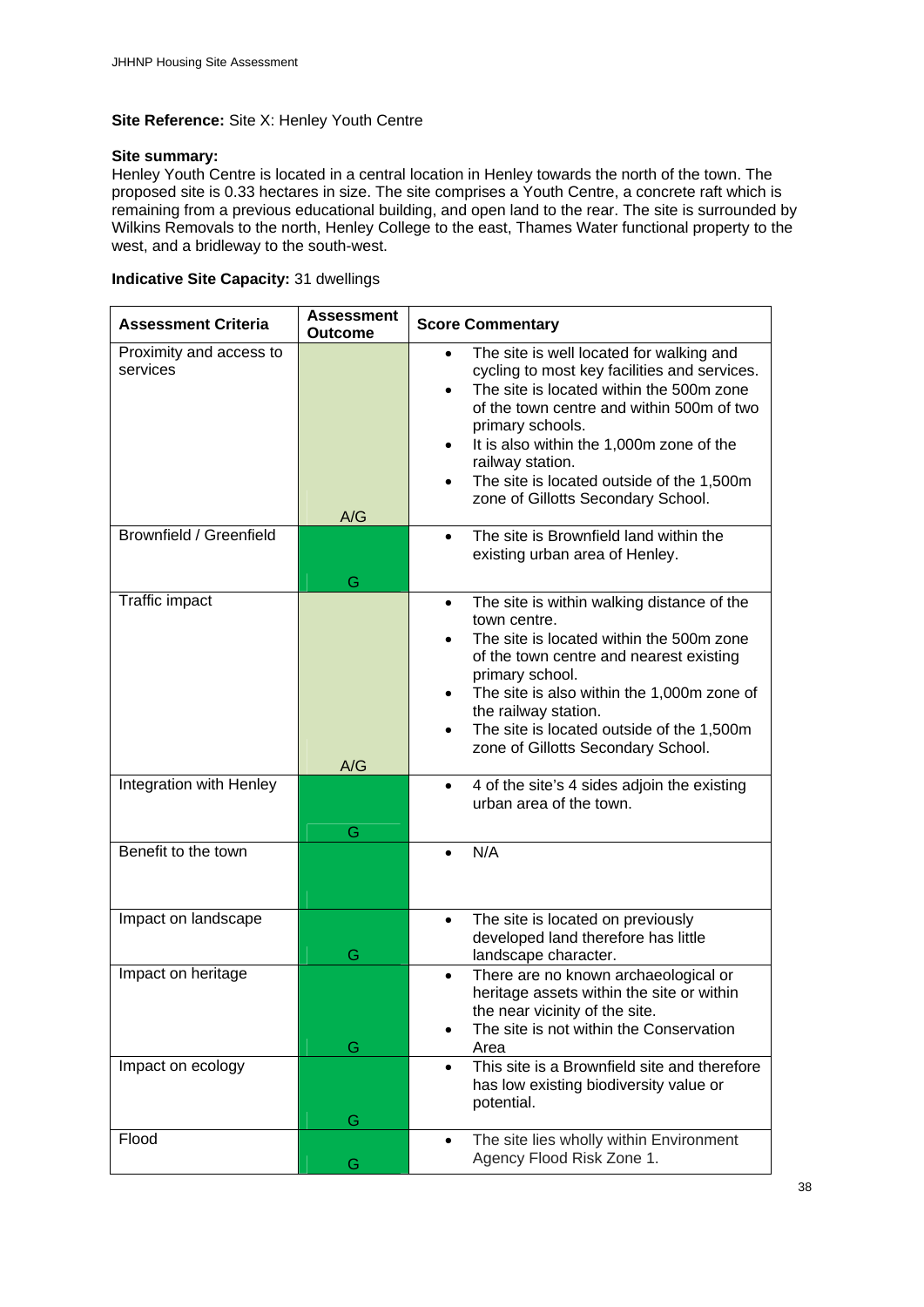#### **Site Reference:** Site Z: 118 Greys Road

#### **Site summary:**

The site is located along Greys Road in Henley towards the south-west of the town. The proposed site is 0.2 hectares in size. The site comprises two commercial buildings and is predominantly surrounded by residential development. However, there is a small neighbourhood centre located at the junction of King James Way and Greys Road. This includes small scale retail and takeaway shops.

#### **Indicative Site Capacity:** 26 dwellings

| <b>Assessment Criteria</b>          | <b>Assessment</b><br>Outcome | <b>Score Commentary</b>                                                                                                                                                                                                                                                                                                                                                                                                                           |
|-------------------------------------|------------------------------|---------------------------------------------------------------------------------------------------------------------------------------------------------------------------------------------------------------------------------------------------------------------------------------------------------------------------------------------------------------------------------------------------------------------------------------------------|
| Proximity and access to<br>services | A/G                          | The site is fairly well located for walking<br>and cycling to most key facilities and<br>services.<br>The site is within the 1,500m zone of the<br>$\bullet$<br>town centre<br>The site is located within the 500m zone<br>$\bullet$<br>of the nearest existing primary school.<br>It is also within the 1,500m zone of the<br>$\bullet$<br>railway station.<br>The site is located within 1,000m from<br>$\bullet$<br>Gillotts Secondary School. |
| <b>Brownfield / Greenfield</b>      | G                            | The site is Brownfield land within the<br>$\bullet$<br>existing urban area of Henley.                                                                                                                                                                                                                                                                                                                                                             |
| Traffic impact                      | A/G                          | The site is fairly well located for walking<br>$\bullet$<br>and cycling to most key facilities and<br>services.<br>The site is within the 1,500m zone of the<br>town centre<br>The site is located within the 500m zone<br>of the nearest existing primary school.<br>It is also within the 1,500m zone of the<br>$\bullet$<br>railway station.<br>The site is located within 1,000m from<br>$\bullet$<br>Gillotts Secondary School.              |
| Integration with Henley             | G                            | 4 of the site's 4 sides adjoin the existing<br>$\bullet$<br>urban area of the town.                                                                                                                                                                                                                                                                                                                                                               |
| Benefit to the Town                 |                              | N/A<br>$\bullet$                                                                                                                                                                                                                                                                                                                                                                                                                                  |
| Impact on landscape                 | G                            | The site is located on previously<br>$\bullet$<br>developed land therefore has little<br>landscape character.                                                                                                                                                                                                                                                                                                                                     |
| Impact on heritage                  | G                            | There are no known archaeological or<br>$\bullet$<br>heritage assets within the site or within<br>the near vicinity of the site.<br>The site is not within the Conservation<br>Area.                                                                                                                                                                                                                                                              |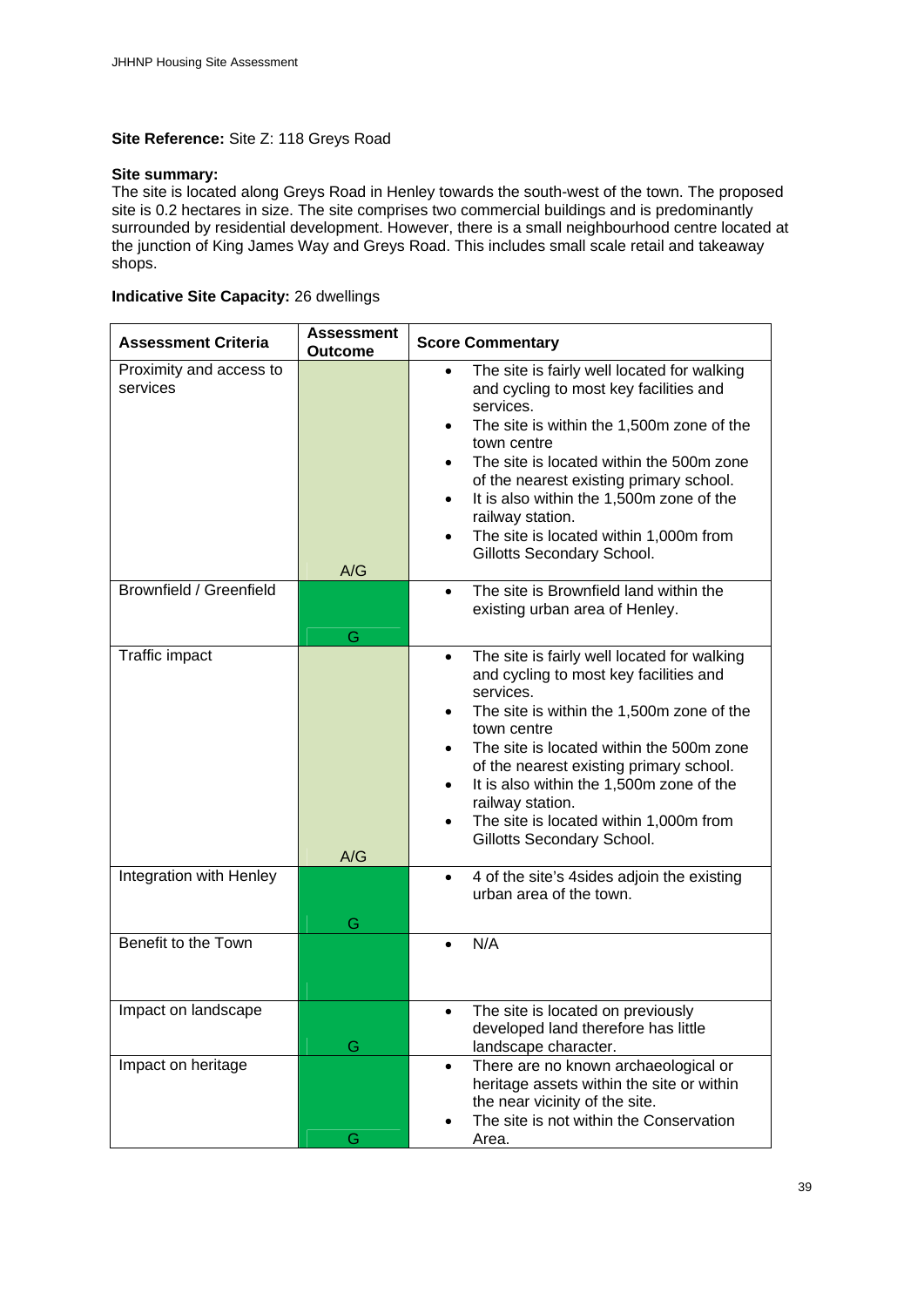| Impact on ecology |   | This site is a Brownfield site and therefore<br>has low existing biodiversity value or<br>potential. |
|-------------------|---|------------------------------------------------------------------------------------------------------|
|                   | G |                                                                                                      |
| Flood             |   | The site lies wholly within Environment                                                              |
|                   |   | Agency Flood Risk Zone 1.                                                                            |